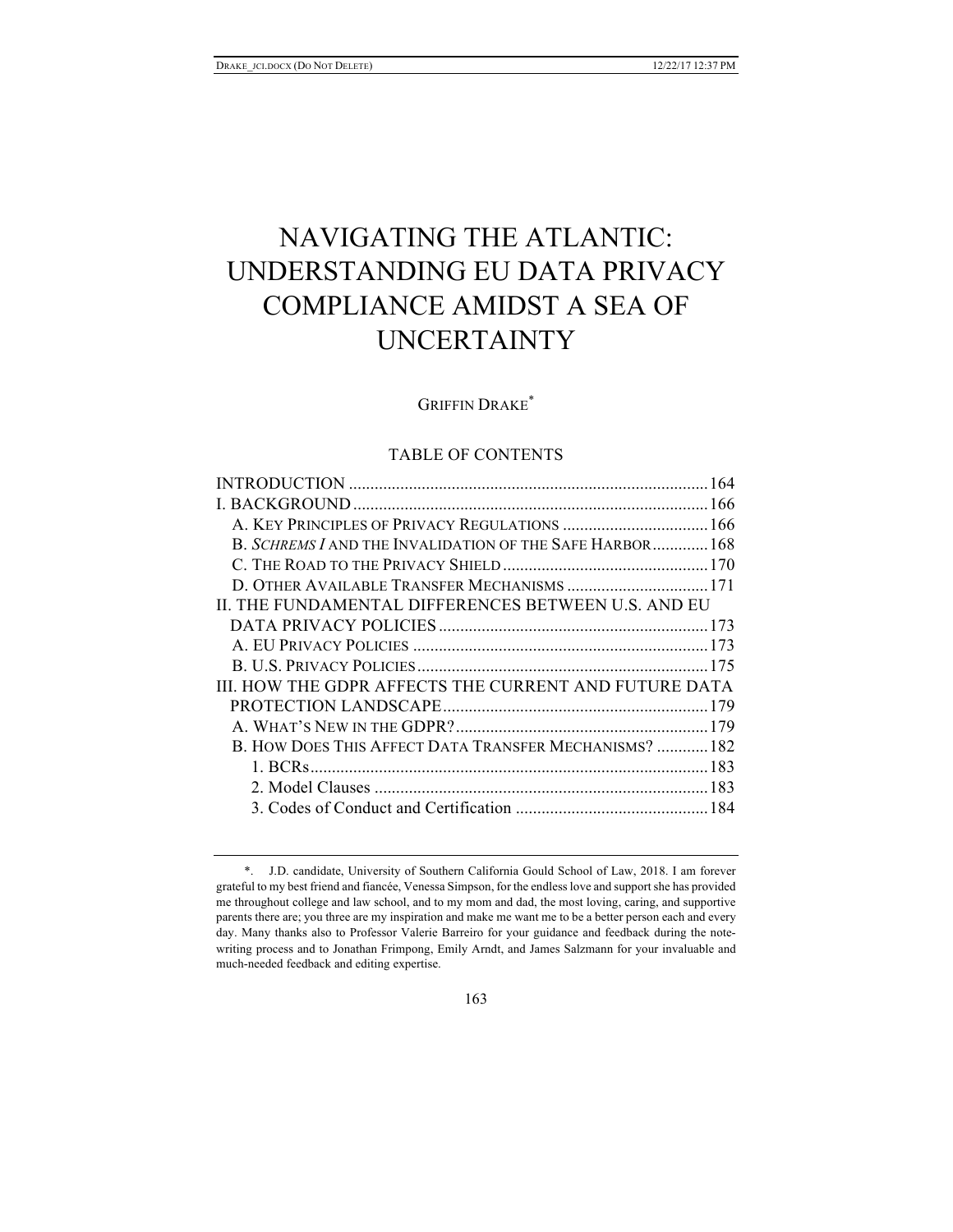| IV. THE FATAL FLAWS OF THE PRIVACY SHIELD, MODEL |  |
|--------------------------------------------------|--|
|                                                  |  |
|                                                  |  |
|                                                  |  |
|                                                  |  |
|                                                  |  |
|                                                  |  |
|                                                  |  |

#### INTRODUCTION

United States government surveillance has reached a point where the government "c[an] construct a complete electronic narrative of an individual's life: their friends, lovers, joys, sorrows."<sup>1</sup> In June 2013, Edward Snowden released thousands of confidential documents from the National Security Agency ("NSA") regarding classified government surveillance programs.<sup>2</sup> The documents brought to light the fact that that the NSA was spying on individuals, including foreign citizens, and deliberately misleading Congress about these activities.<sup>3</sup> According to Snowden, the spying was so extensive that the spying measures, including a program known as "PRISM," involved the improper mass collection of data from citizens worldwide through NSA interactions with telecom giants like Google, Microsoft, and Facebook, and by tapping into global fiber optic cables.<sup>4</sup>

These revelations sent shockwaves around the globe, and the backlash was swift and unforgiving. One thing became clear to Americans and the rest of the world: the NSA and the U.S. government had prioritized the massive collection of private information over and above the personal privacy rights of the global population.<sup>5</sup> The concept of throwing civil liberties to the wayside through grossly intrusive surveillance pushed Snowden to step forward and reveal what he had seen all too closely.<sup>6</sup> He no longer wanted to "live in a world 'where everything that I say, everything that I do,

<sup>1.</sup> Luke Harding, *How Edward Snowden Went from Loyal NSA Contractor to Whistleblower*, GUARDIAN (Feb. 1, 2014, 6:00 A.M.), https://www.theguardian.com/world/2014/feb/01/edwardsnowden-intelligence-leak-nsa-contractor-extract.

<sup>2.</sup> *Id*.

<sup>3.</sup> *Id.*

<sup>4.</sup> *Id*.

<sup>5.</sup> *See* Schrems v. Data Protection Commissioner, ELECTRONIC PRIVACY INFO. CTR. [hereinafter Schrems], https://epic.org/privacy/intl/schrems (last visited Nov. 15, 2017).

<sup>6.</sup> *See* Harding, *supra* note 1.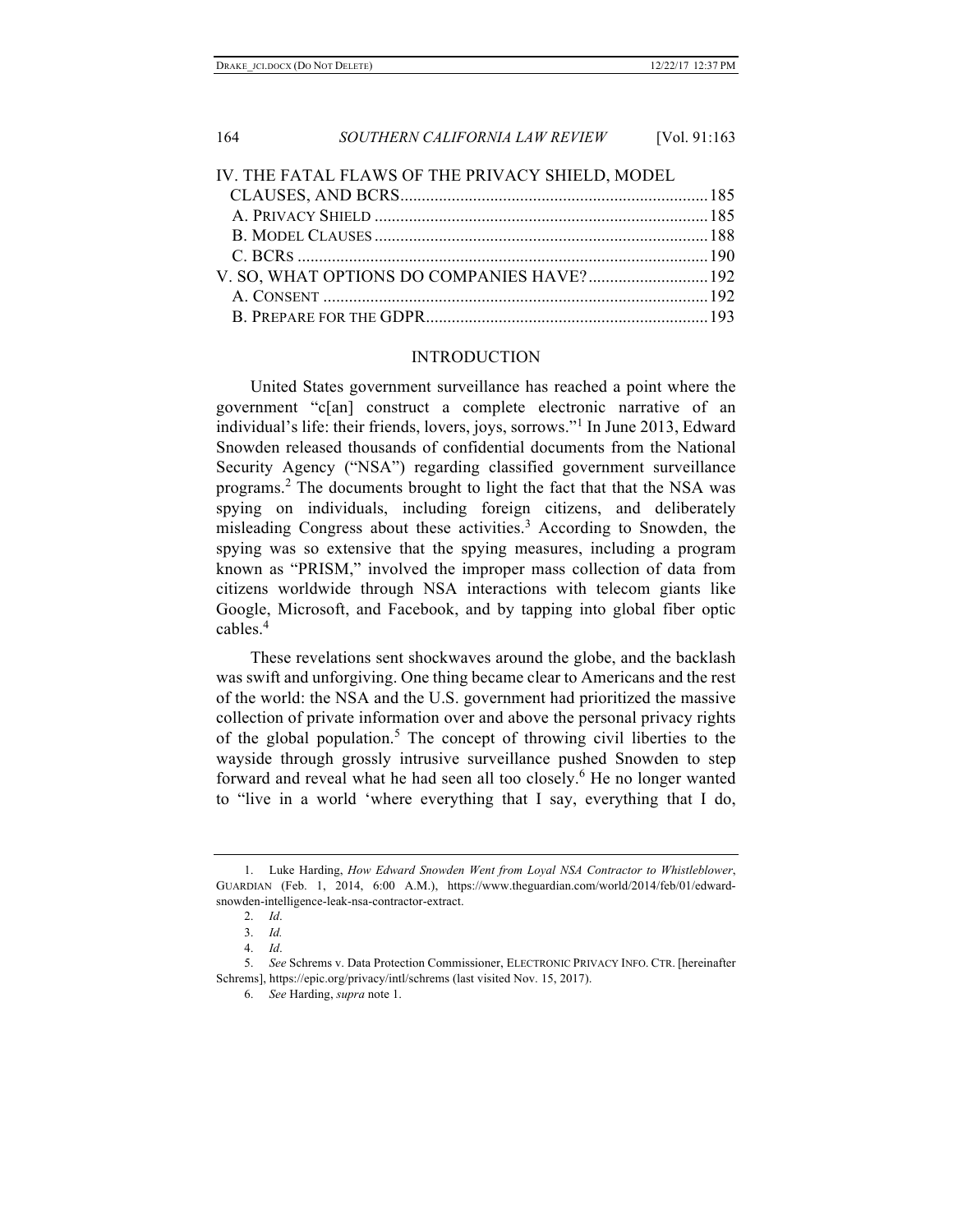everyone I talk to, every expression of love or friendship is recorded.'"<sup>7</sup>

Across the Atlantic, the priorities of European Union member nations stand in stark contrast to those of the United States. The EU takes a much stronger stance on privacy and data protection and restricts how companies transfer data to non-EU nations. In the EU's Data Protection Directive (the "Directive"), the right to privacy is described as a "fundamental right[] and freedom[]."<sup>8</sup> This sentiment is echoed in other landmark EU documents such as the Convention for the Protection of Human Rights and Fundamental Freedoms.<sup>9</sup>

Despite the very different treatment of the right to privacy in the U.S. and EU, we live in an era of lightning-quick information transfers and an interconnected global economy in which the sharing of private data (including names, IP addresses, health care information, and so forth) across borders is essential to companies conducting business worldwide.<sup>10</sup> The current state of the world necessitates that data flow seamlessly from country to country.<sup>11</sup> This reality led to the EU's Safe Harbor Decision ("Safe" Harbor"), allowing American companies to self-certify their compliance with certain heightened privacy restrictions when handling the private information of EU citizens and thus facilitating the transfer of information from the EU to the U.S.<sup>12</sup> However, the Safe Harbor was invalidated in *Schrems v. Data Protection Commissioner* ("*Schrems I*").<sup>13</sup> This left American companies to rely on other EU-approved data transfer mechanisms—namely, Model Clauses, $14$  Binding Corporate Rules ("BCRs"), or specific statutory derogations. In need of a replacement for the

<sup>7.</sup> *Id*.

<sup>8.</sup> Directive 95/46, of the European Parliament and of the Council of 24 October 1995 on the Protection of Individuals with Regard to the Processing of Personal Data and on the Free Movement of Such Data, art. 1, 1995 O.J. (L 281) 31, 38 (EC) [hereinafter Directive 95/46/EC]. The Directive has since been replaced by the General Data Protection Regulation ("GDPR"). *See* Commission Regulation 2016/679, 2016 O.J. (L 119) 1 [hereinafter General Data Protection Regulation]. The GDPR will be addressed in depth in Part III of this Note.

<sup>9.</sup> *See* Convention for the Protection of Human Rights and Fundamental Freedoms, art. 8, Nov. 4, 1950, 213 U.N.T.S. 221, 230.

<sup>10.</sup> *See* McKay Cunningham, *Complying with International Data Protection Law*, 84 U. CIN. L. REV. 421, 422 (2016).

<sup>11.</sup> *See id*.

<sup>12.</sup> *See* Commission Decision of 26 July 2000 Pursuant to Directive 95/46/EC of the European Parliament and of the Council on the Adequacy of the Protection Provided by the Safe Harbour Privacy Principles and Related Frequently Asked Questions Issued by the US Department of Commerce, art. 1, 2000 O.J. (L 215) 7, 8 [hereinafter Safe Harbor].

<sup>13.</sup> Case C-362/14, Schrems v. Data Prot. Comm'r, ECLI:EU:C:2015:650, http://curia.europa.eu/ juris/document/document.jsf?docid=169195&doclang=EN.

<sup>14.</sup> The EU Model Clauses are also referred to as Standard Contractual Clauses. For convenience, the term "Model Clauses" will be used throughout this Note.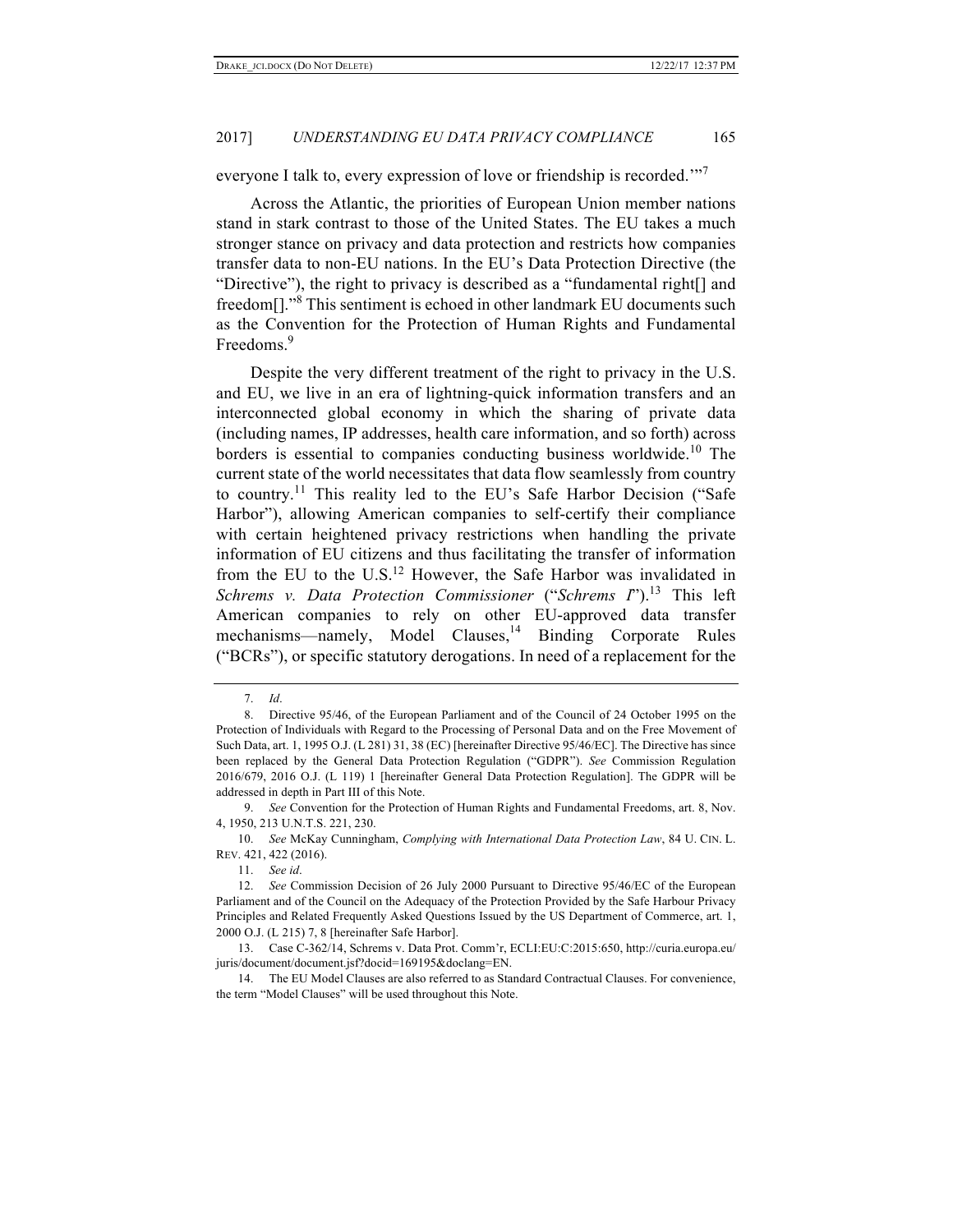Safe Harbor, the EU and the United States agreed on a new deal known as the "Privacy Shield," despite heavy criticism.<sup>15</sup> An additional layer of complexity exists due to the fact that the Directive, which long governed the handling of private information in the EU, is now being replaced with the significantly stronger General Data Protection Regulation ("GDPR").

This Note will argue that in light of the pending commencement of the GDPR, American companies relying on the Privacy Shield are exposed to potential risk, as it fails to satisfy the "essentially equivalent protection" standard set forth in *Schrems I,* and that alternative data protection mechanisms, such as Model Clauses or BCRs, have serious drawbacks and face similar questions regarding their validity. <sup>16</sup> Subsequently, I will discuss some of the potential alternative mechanisms that companies can use to best mitigate exposure to the risks inherent in transatlantic data transfers.

Part I of this Note will describe the background that has led to the current uncertainty in the validity of the various data protection mechanisms. This Part will discuss the key principles behind data privacy protections, the *Schrems I* case and the subsequent invalidation of the Safe Harbor, the buildup to the Privacy Shield, and the other possible transfer mechanisms. Part II will discuss the fundamental differences between the United States' and the European Union's approaches to protecting individuals' private information. This section will highlight the irreconcilable differences between U.S. surveillance policies and the EU's view of the fundamental right to privacy. Part III will discuss the pending implementation of the GDPR and the relevant changes this directive will have to the current transatlantic data transfer legal regime. Part IV will outline the shortcomings inherent in the Privacy Shield, Model Clauses, and BCRs individually. Part V will conclude this Note by briefly discussing potential alternatives that companies can use to attempt to weather the shaky data privacy landscape that exists today. The proposed alternatives include obtaining consent, using codes of conduct and certification, and layering transfer mechanisms.

#### I. BACKGROUND

#### A. KEY PRINCIPLES OF PRIVACY REGULATIONS

With the ability of companies to transfer swaths of consumers' personal data globally at the click of a button, the United States and the European

16. *Schrems*, ECLI:EU:C:2015:650, ¶¶ 73–74, 96.

<sup>15.</sup> *See* Article 29 Data Protection Working Party, Opinion 01/2016 on the EU-U.S. Privacy Shield Draft Adequacy Decision (2016) [hereinafter Opinion 01/2016], http://ec.europa.eu/justice/dataprotection/article-29/documentation/opinion-recommendation/files/2016/wp238\_en.pdf.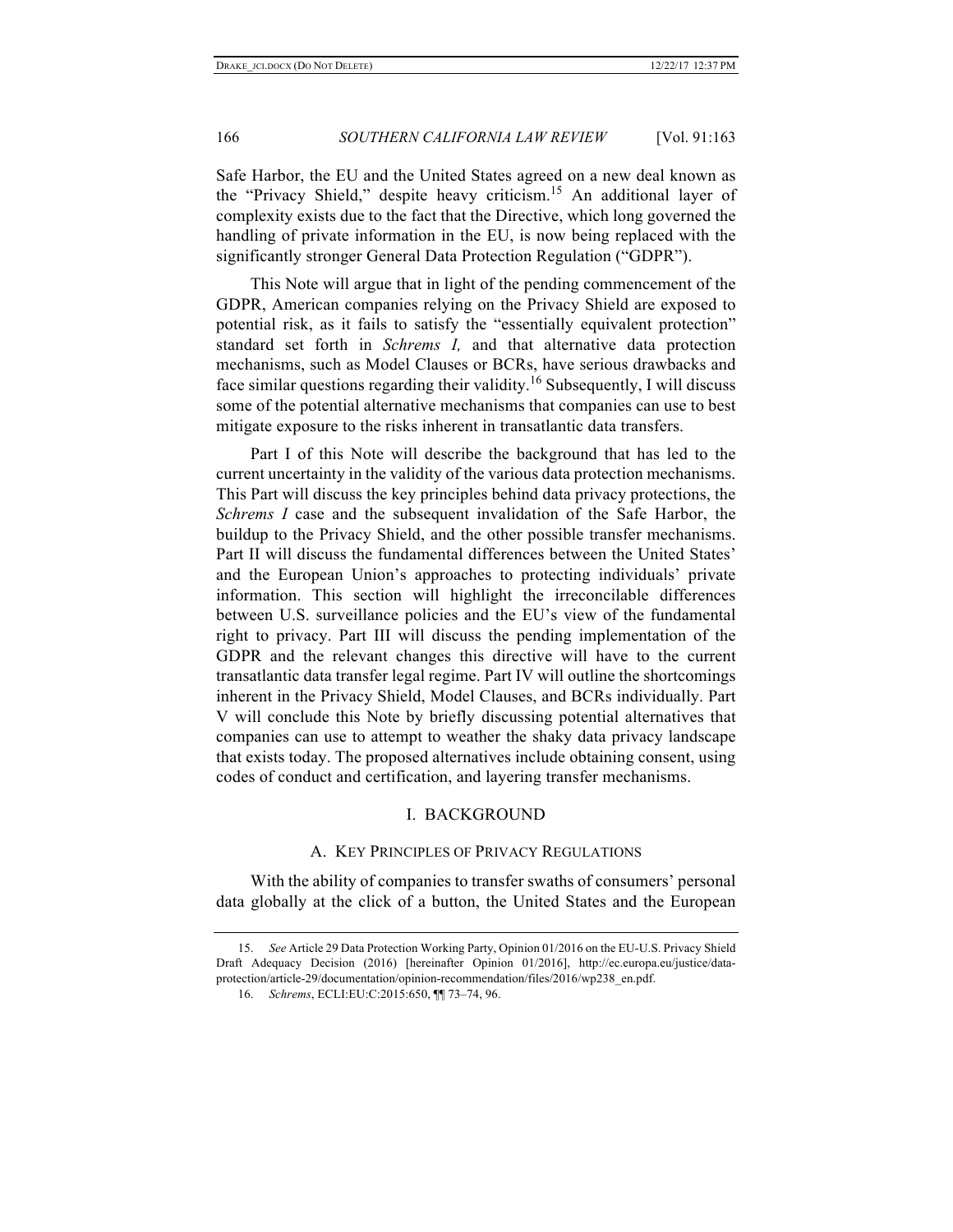Union have been forced to adapt privacy regulations to meet this rapidly changing reality. In doing so, certain fundamental principles have arisen and been used to shape modern data privacy laws. In 1973, the U.S. Department of Health, Education, and Welfare developed a committee to review the use of automated data systems that maintained personal information.<sup>17</sup> This committee laid out five principles for data protection, known as the "Fair Information Practices" ("FIPs"). <sup>18</sup> These principles were incorporated, though not by name, in the Privacy Act of  $1974$ .<sup>19</sup> The Privacy Act of 1974 also established the Privacy Protection Study Commission, which in 1977 refined the FIPs into eight clear principles. <sup>20</sup> The principles are: Openness, Individual Access, Individual Participation, Collection Limitation, Use Limitation, Disclosure Limitation, Information Management, and Accountability. <sup>21</sup> These principles, however, apply only to the *public* sector and were not formally referenced by Congress until 2002.<sup>22</sup>

In the EU in the 1970s, many laws were already consistent with the principles described in the FIPs.<sup>23</sup> In 1980, the Organization for Economic Co-operation and Development ("OECD") developed a set of privacy guidelines with its own eight principles for data protection.<sup>24</sup> These principles include: Collection Limitation, Data Quality, Purpose Specification, Use Limitation, Security Safeguards, Openness, Individual Participation, and Accountability.<sup>25</sup> These principles clearly bear a strong resemblance to the FIPs with one major difference—they are broadly intended to apply across both the public *and* private sectors. In 1995, the EU took the principles a step further and adopted the Directive to protect

<sup>17.</sup> U.S. DEP'T. OF HEALTH, EDUC., & WELFARE, NO. (OS) 73–94, RECORDS, COMPUTERS, AND THE RIGHTS OF CITIZENS: REPORT OF THE SECRETARY'S ADVISORY COMMITTEE ON AUTOMATED PERSONAL DATA SYSTEMS 41 (1973).

<sup>18.</sup> *See id*.

<sup>19.</sup> Privacy Act of 1974, Pub. L. No. 93-579, 88 Stat. 1896 (codified as amended at 5 U.S.C. § 552a (2012)).

<sup>20.</sup> Robert Gellman, Fair Information Practices: A Basic History 5 (Apr. 10, 2017) (unpublished manuscript) (https://bobgellman.com/rg-docs/rg-FIPshistory.pdf).

<sup>21.</sup> Gellman, *supra* note 20, at 5.

<sup>22.</sup> *Id*. at 10. *See also* 6 U.S.C. § 142. For further discussion, see *infra* Part II.

<sup>23.</sup> Gellman, *supra* note 20, at 6.

<sup>24.</sup> ORG. FOR ECON. CO-OPERATION & DEV., *Recommendation of the Council Concerning Guidelines on the Protection of Privacy and Transborder Flows of Personal Data* (Sept. 23, 1980), *reprinted in* OECD GUIDELINES ON THE PROTECTION OF PRIVACY AND TRANSBORDER FLOWS OF PERSONAL DATA 11 (2002).

<sup>25.</sup> *Id.* at 14–16. As further proof of the enduring nature of these principles, the OECD reviewed the principles in 2013 in light of the changes over the past thirty years, choosing to maintain the eight principles in their original form. ORG. FOR ECON. CO-OPERATION & DEV., THE OECD PRIVACY FRAMEWORK 14–15 (2013), http://www.oecd.org/sti/ieconomy/oecd\_privacy\_framework.pdf.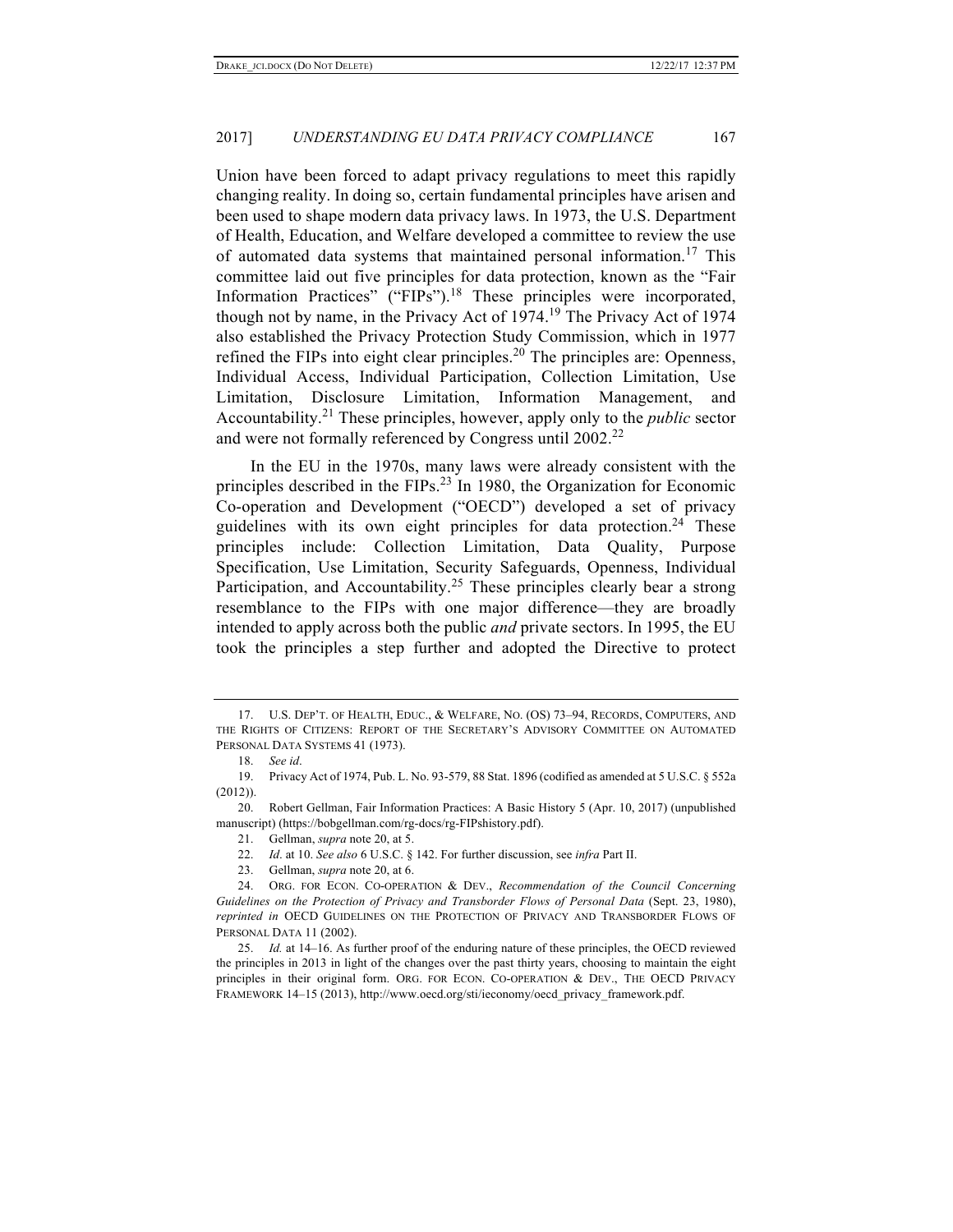individuals and their private data. <sup>26</sup> These principles were also included in the GDPR, along with a few additional principles.<sup>27</sup> All in all, the principles created in 1973 and revised over time often serve as the foundation for data privacy regulations today.

#### B. *SCHREMS I* AND THE INVALIDATION OF THE SAFE HARBOR

While transferring data around the world is a practical necessity for large companies, governments in the EU and the United States recognize that due to how quickly and easily personal data is being transferred, this data must be protected. Acknowledging these two conflicting important interests, the EU and the United States struck a deal. In 2000, the European Commission passed a decision known as the Safe Harbor, determining that the United States, in conjunction with the terms of the agreement, provided adequate privacy protection.<sup>28</sup> The Safe Harbor decision allowed U.S. companies to self-certify that they will abide by EU data protection standards when transferring data across the Atlantic.<sup>29</sup> This option was attractive to companies because it was relatively easy to institute and it efficiently lowered transaction costs compared to Model Clauses or BCRs—so much so that over five thousand companies chose to self-certify.<sup>30</sup> Selfcertification involved companies (1) outlining specific information about the company and the company's use of personal data obtained from EU citizens on an online form and (2) paying a processing fee of \$200.<sup>31</sup> This option was considered to fall into the category of an "adequacy decision" by the Commission in accordance with Article 25 of the Directive.<sup>32</sup> It is important to note, though, that this decision did not allow free rein for all U.S. companies to freely exchange information across the Atlantic. Instead, this

30. *See id*.

<sup>26.</sup> *See* Directive 95/46/EC, *supra* note 8, art. 1, at 38 ("In accordance with this Directive, Member States shall protect the fundamental rights and freedoms of natural persons, and in particular their right to privacy with respect to the processing of personal data.").

<sup>27.</sup> *See* General Data Protection Regulation, *supra* note 8, art. 5, at 35–36.

<sup>28.</sup> *See* Safe Harbor, *supra* note 12, art. 1, at 8 (describing how companies that self-certify can comply with the Safe Harbor requirements).

<sup>29.</sup> *See* Kelli Clark, *The EU Safe Harbor Agreement Is Dead, Here's What to Do About It*, FORBES (Oct. 27, 2015, 3:30 P.M.), http://www.forbes.com/sites/riskmap/2015/10/27/the-eu-safe-harboragreement-is-dead-heres-what-to-do-about-it/#29a319fc7171.

<sup>31.</sup> *See* U.S. DEP'T OF COMMERCE, U.S.-EU SAFE HARBOR FRAMEWORK: GUIDE TO SELF-CERTIFICATION 4–10 (2013), https://build.export.gov/build/groups/public/@eg\_main/@safeharbor/ documents/webcontent/eg\_main\_061613.pdf. *See also Safe Harbor Fees*, EXPORT.GOV, https://2016.export.gov/safeharbor/eg\_main\_020436.asp (last visited Oct. 15, 2017) ("An organization that is self-certifying its compliance with the U.S.-EU Safe Harbor Framework and/or the U.S.-Swiss Safe Harbor Framework for the first time on or after March 1, 2009 must remit a one-time processing fee of \$200.00.")

<sup>32.</sup> *See* Directive 95/46/EC, *supra* note 8, art. 25, at 45–46.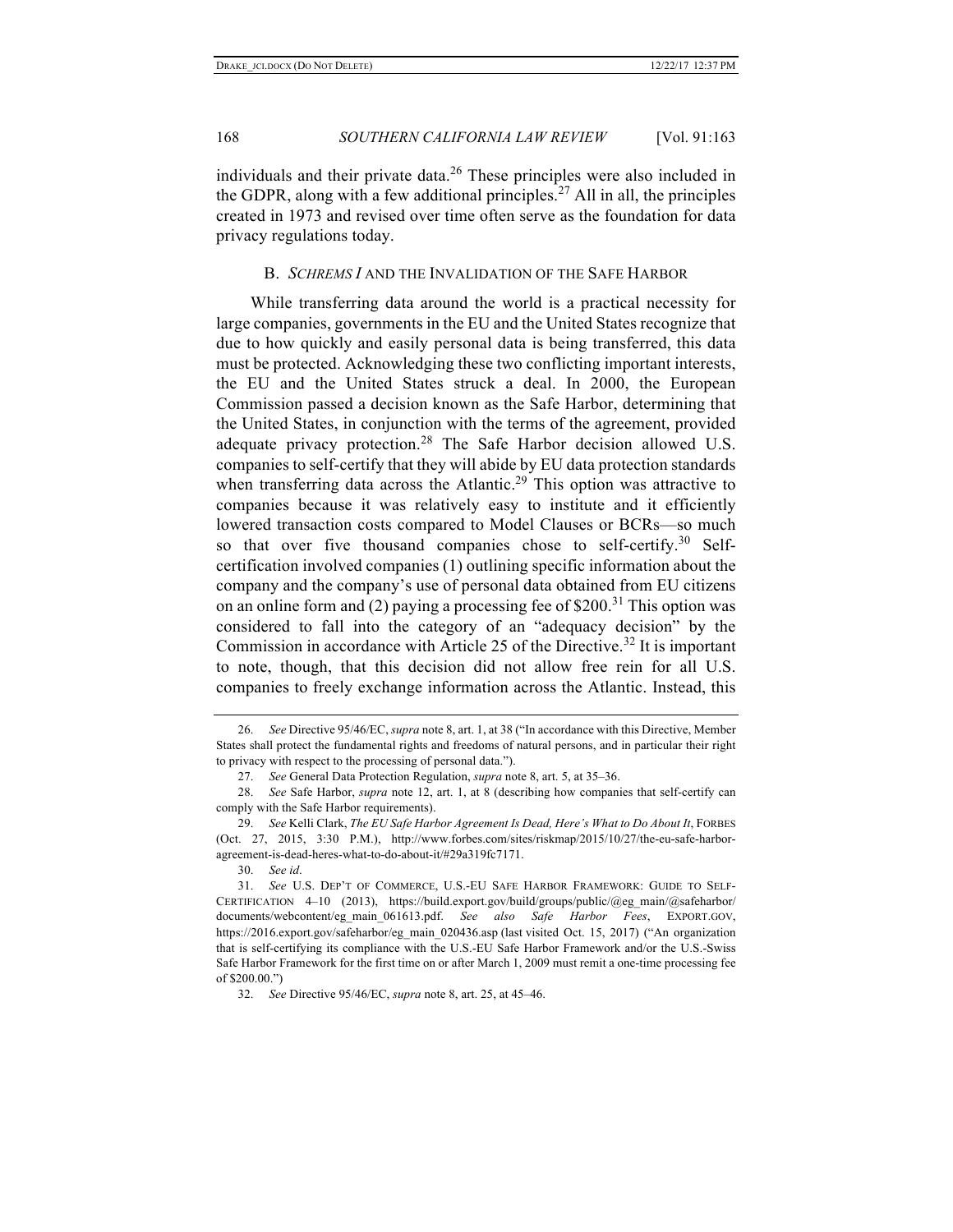method of achieving adequate protections only applied to the companies that self-certified and complied with the requisite standards.

While this solution worked for over a decade, the revelations published by Edward Snowden served as evidence that the Safe Harbor was built on false assurances. The Safe Harbor met its ultimate demise in *Schrems I*, in which Maximillian Schrems, an Austrian privacy activist, complained to the Data Protection Commissioner that Facebook, a Safe Harbor-certified company incorporated in Ireland, was transferring personal data into the United States where "the law and practice in force in that country did not ensure adequate protection of the personal data held in its territory against the surveillance activities that were engaged in there by the public authorities."<sup>33</sup> In his original case, Schrems cited Facebook's voluntary participation in the aforementioned NSA PRISM program, which gave the U.S. government access to substantial amounts of private personal information.<sup>34</sup> The claim was that "there was 'no meaningful protection in US law or practice' regarding data transferred that was subject to US state surveillance."35

The Irish High Court agreed with Schrems, stating that "[t]here is, perhaps, much to be said" for the Snowden revelations exposing "gaping holes in contemporary US data protection."<sup>36</sup> Accordingly, the Irish High Court, in line with EU law, referred the matter to the Court of Justice of the European Union ("CJEU") to adjudicate the validity of the adequacy decision regarding the United States.<sup>37</sup>

The CJEU agreed with the Irish High Court and took a large step by fully invalidating the Safe Harbor.<sup>38</sup> The standard as stated by the court vastly elevated the requirements for all future transfer mechanisms by stating that privacy protection measures in non-EU member nations need to be "essentially equivalent to that guaranteed in the EU legal order."<sup>39</sup> Thus, the CJEU found that U.S. privacy law was incompatible with the EU charter.<sup>40</sup>

<sup>33.</sup> Case C-362/14, Schrems v. Data Prot. Comm'r, ECLI:EU:C:2015:650, ¶ 28, http://curia.europa.eu/juris/document/document.jsf?docid=169195&doclang=EN. *See also* Schrems, *supra* note 5.

<sup>34.</sup> *See* Schrems v. Data Protection Comm'n [2014] IR 75, ¶ 29 (H. Ct.) (Ir.).

<sup>35.</sup> Nora Ni Loidean, *The End of Safe Harbor: Implications for EU Digital Privacy and Data Protection Law*, 19 No. 8 J. INTERNET L. 1, 1, 9 (2016) (quoting *Schrems*, IR 75, ¶ 29).

<sup>36.</sup> *Schrems*, IR 75, ¶ 69.

<sup>37.</sup> *See id.* ¶ 71.

<sup>38.</sup> *See* Case C-362/14, *Schrems*, ¶ 107.

<sup>39.</sup> *Id.* ¶ 96.

<sup>40.</sup> *Id*. ¶ 86.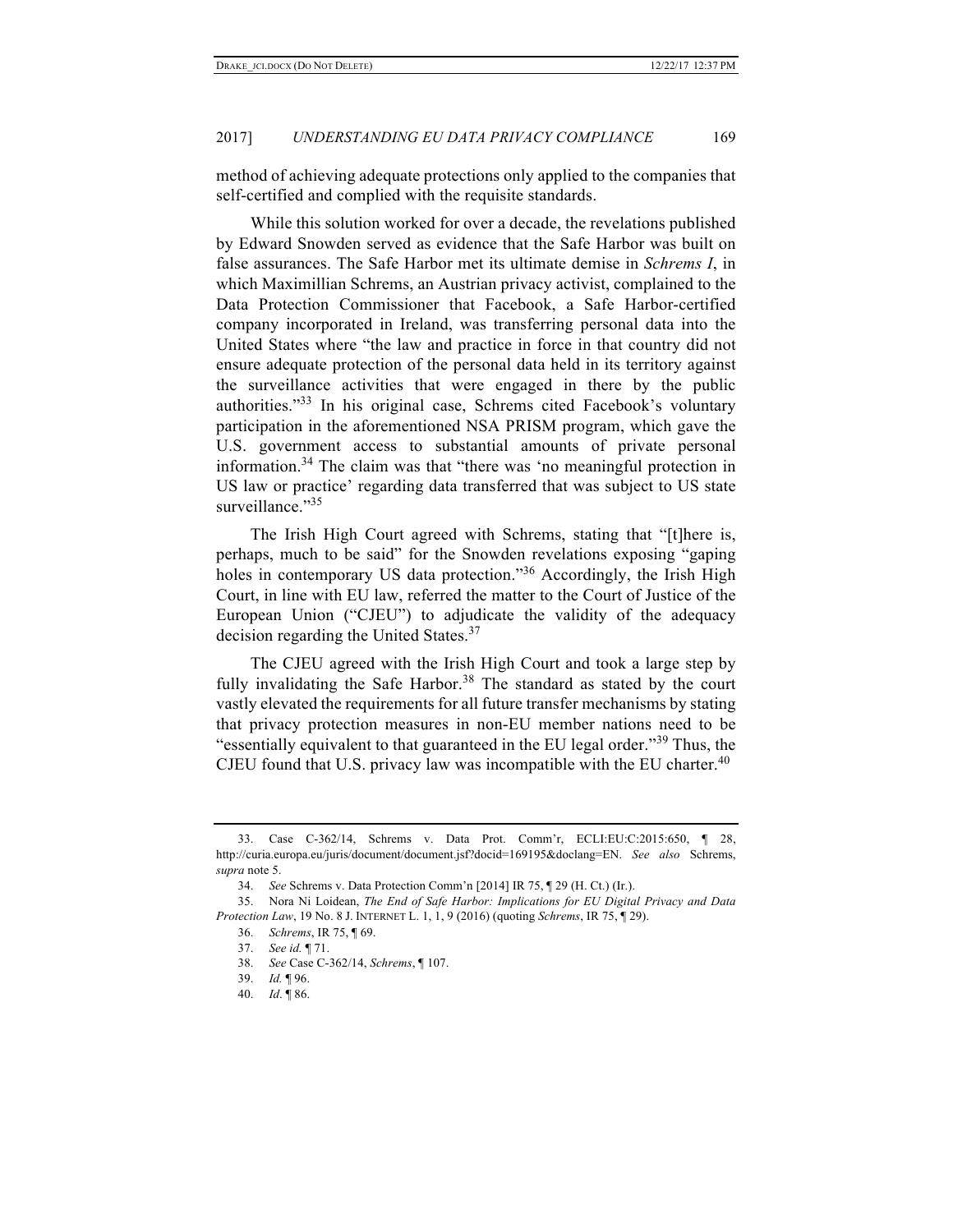#### C. THE ROAD TO THE PRIVACY SHIELD

With roughly five thousand companies relying on an invalidated measure, uncertainty as to what steps to take was apparent and widespread. But just as economic necessity drove the United States and the EU into the eventually invalidated Safe Harbor, it likewise drove them to craft a new, seemingly more robust agreement.<sup>41</sup> In coming to this agreement, the two parties faced incredible time constraints and deadlines from the Article 29 Working Party, the group designated to represent the EU member nations' data protection authorities. The agreement that was developed, known as the Privacy Shield, was fully approved and placed into effect in July 2016, despite facing some bumps in the road, $42$  and was intended to guarantee that the United States will provide the necessary "essentially equivalent" protections to individuals as those individuals would receive under the Directive.<sup>43</sup> The goal was that the Privacy Shield would fix the weaknesses inherent in the Safe Harbor as identified by the CJEU while providing a useful means to maintain the free flow of information.<sup>44</sup>

The dilemma faced by both the EU and the United States was that data necessarily needs to flow between them to maintain everyday business functions, while at the same time there must be protections in place to ensure the proper handling of the data being transferred. <sup>45</sup> The Privacy Shield was agreed upon because of this dilemma, and it has been described by some as a much stronger version of the invalidated Safe Harbor.<sup>46</sup> The Privacy Shield now includes stronger obligations regarding how companies handle data, increases transparency regarding how data is used, safeguards against U.S. government access, and provides new protections and remedies for individuals and a joint review mechanism.<sup>47</sup>

The agreement, though, was created in line with the Directive (and the *Schrems I* decision, which was made based on the Directive). Come 2018, the Directive will be replaced by the GDPR.<sup>48</sup> The GDPR was developed to

44. *Id*.

<sup>41.</sup> *See* Clark, *supra* note 29.

<sup>42.</sup> *See* Opinion 01/2016, *supra* note 15.

<sup>43.</sup> *See* European Commission Press Release IP/16/2461, European Commission Launches EU-U.S. Privacy Shield: Stronger Protection for Transatlantic Data Flows (Jul. 12, 2016), http://europa.eu/rapid/press-release\_IP-16-2461\_en.htm.

<sup>45.</sup> Loidean, *supra* note 35, at 7–12.

<sup>46.</sup> *See* European Commission Press Release IP/16/2461, *supra* note 43*.*

<sup>47.</sup> *Id*.

<sup>48.</sup> European Commission Statement 16/1403, Joint Statement on the Final Adoption of the New EU Rules for Personal Data Protection (Apr. 14, 2016), http://europa.eu/rapid/pressrelease\_STATEMENT-16-1403\_en.htm.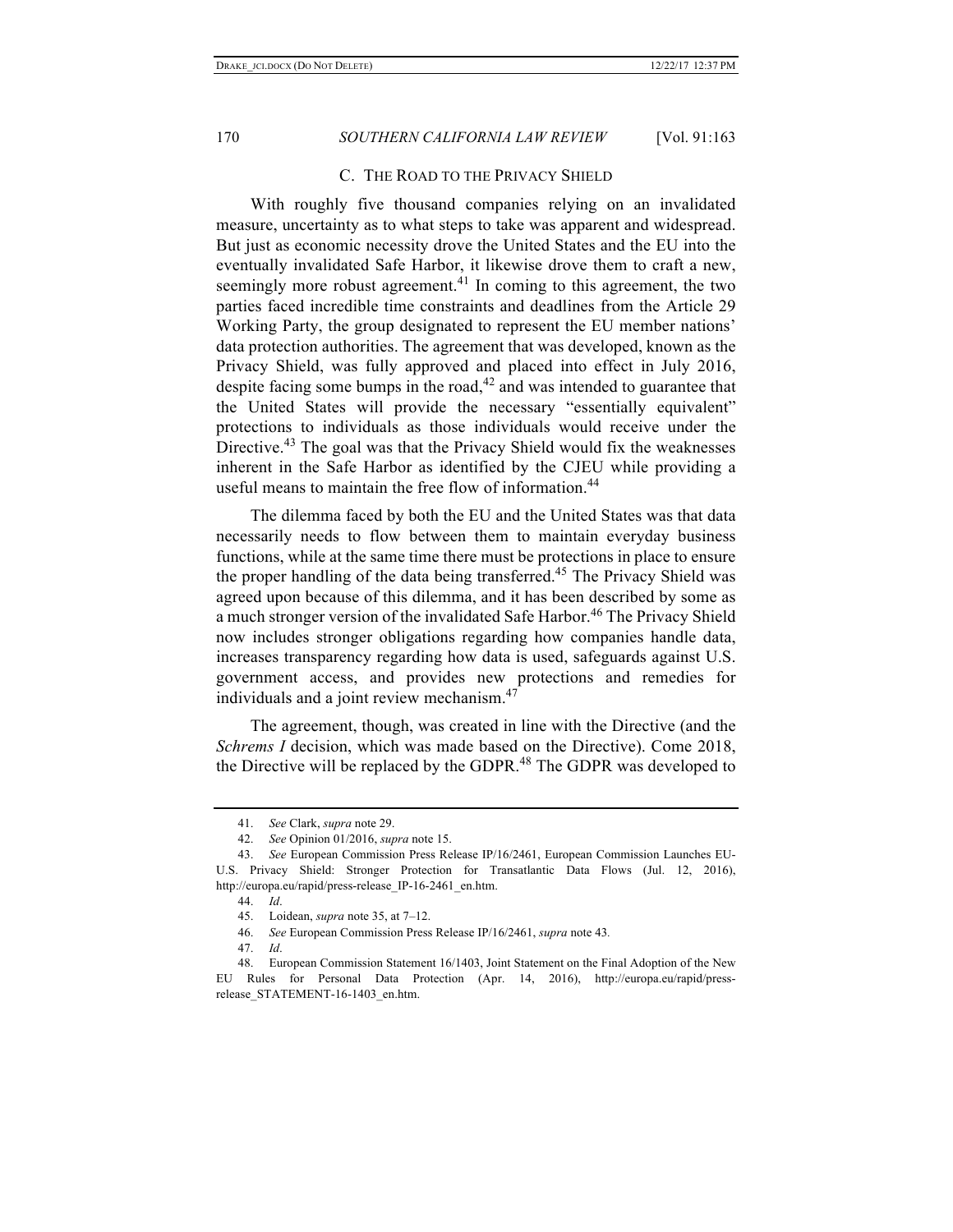modernize the protections given by the EU to individuals while greatly strengthening individual's rights.<sup>49</sup> The GDPR is intended to protect personal data in a manner significantly stronger than under the Directive.<sup>50</sup> Further, the new, stronger protections of the GDPR may lead to the invalidation or revision of the Privacy Shield, which was hurriedly designed to comply with the CJEU court decision and the Directive. Even today, there are already complaints about the adequacy of the Privacy Shield's ability to adequately protect EU citizens' data, similar to those raised against the Safe Harbor.<sup>51</sup> These complaints have been exacerbated by an executive order issued by President Trump, excluding non-U.S. citizens from the protections of the Privacy Act of 1974.<sup>52</sup>

#### D. OTHER AVAILABLE TRANSFER MECHANISMS

So, what options does a U.S. company have for transferring personal data? The Directive outlines acceptable methods for such transfers, including an adequacy decision by the Commission, a Commission-approved transfer mechanism, or a statutory derogation.<sup>53</sup> A brief overview of these transfer mechanisms follows here, but they are discussed in more depth in Parts II, III, and IV.

An "adequacy decision" is a determination by the Commission that a non-EU member country "ensures an adequate level of protection."<sup>54</sup> The Safe Harbor and the Privacy Shield were considered adequacy decisions in the sense that they developed certain rules and regulations that would strengthen the United States' privacy protections to an "adequate" level. The Privacy Shield remains approved, meaning that a company can legally rely on it to transfer data. However, this mechanism could place a company in a position where if the Privacy Shield is invalidated or undergoes substantial revision, the company will need to undertake costly measures to ensure that its data transfers comply with the applicable laws and regulations in order to avoid hefty fines for non-compliance.<sup>55</sup>

<sup>49.</sup> European Commission Memorandum 15/6385, Questions and Answers—Data Protection Reform (Dec. 21, 2015), http://europa.eu/rapid/press-release\_MEMO-15-6385\_en.htm.

<sup>50.</sup> European Commission Press Release IP/16/2461, *supra* note 43*.*

<sup>51.</sup> *See* Schrems, *supra* note 5; Tomaso Falchetta, *New 'Shield', Old Problems*, PRIVACY INT'L (July 7, 2016), https://www.privacyinternational.org/node/889.

<sup>52.</sup> *See* Exec. Order No. 13,768, 82 Fed. Reg. 8799 (Jan. 25, 2017). *See also infra* Part IV.A.

<sup>53.</sup> Schrems, *supra* note 5.

<sup>54.</sup> *Id*.

<sup>55.</sup> *See* General Data Protection Regulation, *supra* note 8, art. 83, at 82–83. Fines can total up to €20,000,000 or up to 4 percent of the total worldwide annual turnover of the preceding financial year, whichever is higher. *Id.* at 83.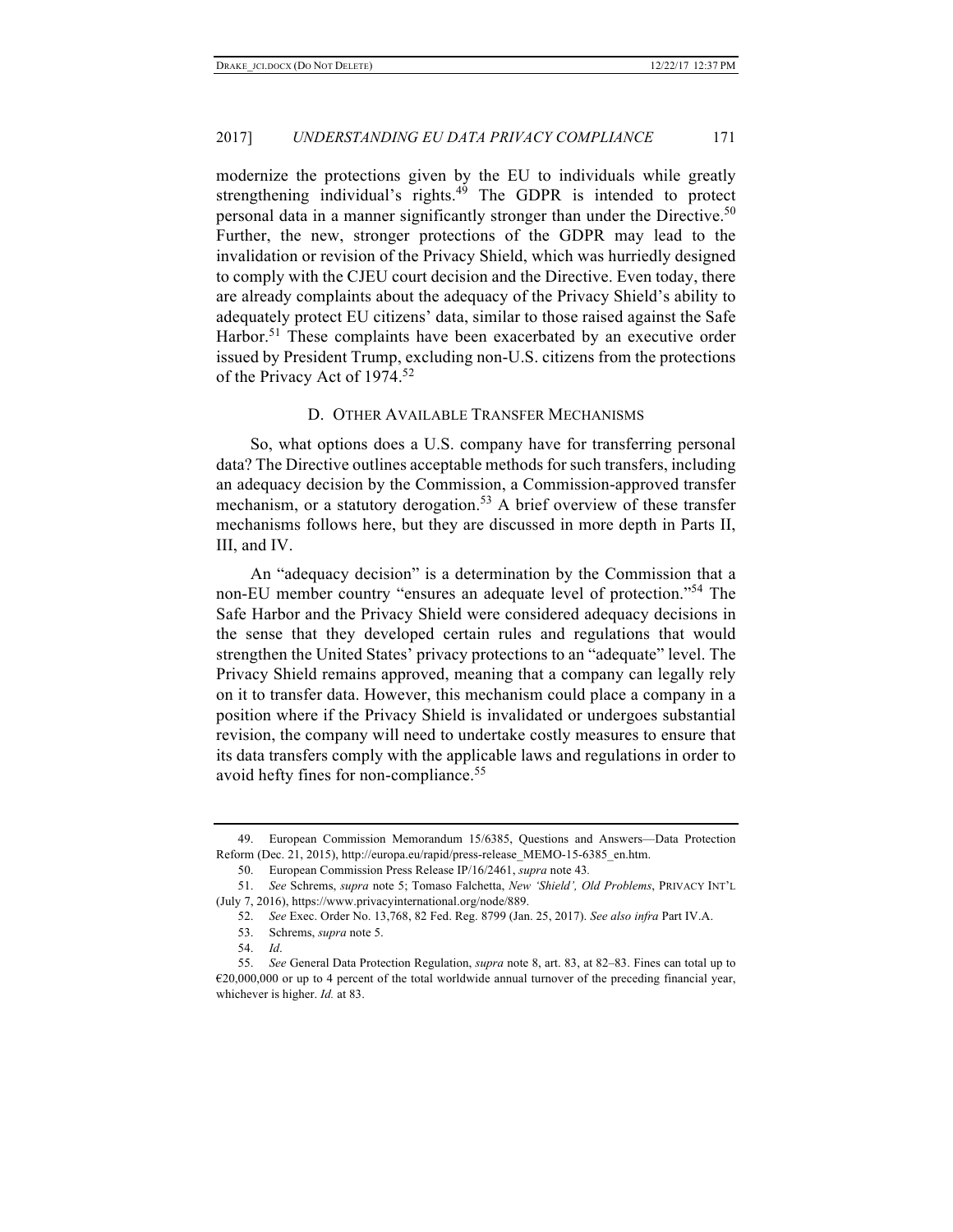A second option is either of the two European Commission-approved transfer mechanisms: Model Clauses or BCRs.<sup>56</sup> BCRs are companydeveloped rules governing the protection of private data that must undergo a rigorous, multi-step approval process by EU data authorities; they may be used to ensure that all transfers within a single group or company provide adequate protection as described in Article  $26(2)$  of the Directive.<sup>57</sup> It is worth noting, though, that BCRs only legitimize data transfers made within a single overarching group.<sup>58</sup> A major benefit of BCRs is that unlike Model Clauses, there is no need to sign new contracts with each transaction.<sup>59</sup> This allows a company to have a clear internal procedure for handling private data and can lead to particular efficiencies.<sup>60</sup> Any company that is sharing or transferring data outside of its broader corporate entity structure, however, will still need to use a different method to validate those transfers, making this option less attractive to companies that exchange information externally.

This leads some companies to turn to Model Clauses, sets of contract clauses that, as determined by the European Commission, provide adequate safeguards to data privacy.<sup>61</sup> These have become an option oft-recommended by privacy experts and lawyers<sup>62</sup> due to the relative ease of implementation and their long-standing legal validity in the EU. <sup>63</sup> In order to receive the immunity given to companies using Model Clauses, the Clauses must be included in agreements verbatim, leading to the benefit of needing no prior authorization from country-specific data authorities.<sup>64</sup> Model Clauses also have the distinct advantage of covering a wide range of data transfers.

<sup>56.</sup> Francoise Gilbert, *EU General Data Protection Regulation: What Impact for Businesses Established Outside the European Union*, 19 No. 11 J. INTERNET L., May 2016, at 3, 4–6.

<sup>57.</sup> *Overview on Binding Corporate Rules*, DIRECTORATE GENERAL FOR JUST. & CONSUMERS, http://ec.europa.eu/justice/data-protection/international-transfers/binding-corporate-rules/index\_en.htm (last visited Nov. 16, 2017).

<sup>58.</sup> *Id*.

<sup>59.</sup> *Id*.

<sup>60.</sup> *Id*.

<sup>61.</sup> *Id.*

<sup>62.</sup> *See* Melinda L. McLellan & William W. Hellmuth, *Safe Harbor is Dead, Long Live Standard Contractual Clauses?*, DATA PRIVACY MONITOR (Oct. 22, 2015), https://www.dataprivacymonitor.com/enforcement/safe-harbor-is-dead-long-live-standard-contractualclauses (summarizing best practices for the usage of Model Clauses following the invalidation of the Safe Harbor Framework by the CJEU).

<sup>63.</sup> *See id. See also Model Contracts for the Transfer of Personal Data to Third Countries*, DIRECTORATE GENERAL FOR JUST. & CONSUMERS, http://ec.europa.eu/justice/dataprotection/international-transfers/transfer/index\_en.htm (last visited Nov. 16, 2017).

<sup>64.</sup> DATA PROT. UNIT, DIRECTORATE GEN. FOR JUSTICE AND CONSUMERS, FREQUENTLY ASKED QUESTIONS RELATING TO TRANSFERS OF PERSONAL DATA FROM THE EU/EEA TO THIRD COUNTRIES 26– 28 (2009), http://ec.europa.eu/justice/data-protection/international-transfers/files/international\_ transfers\_faq.pdf.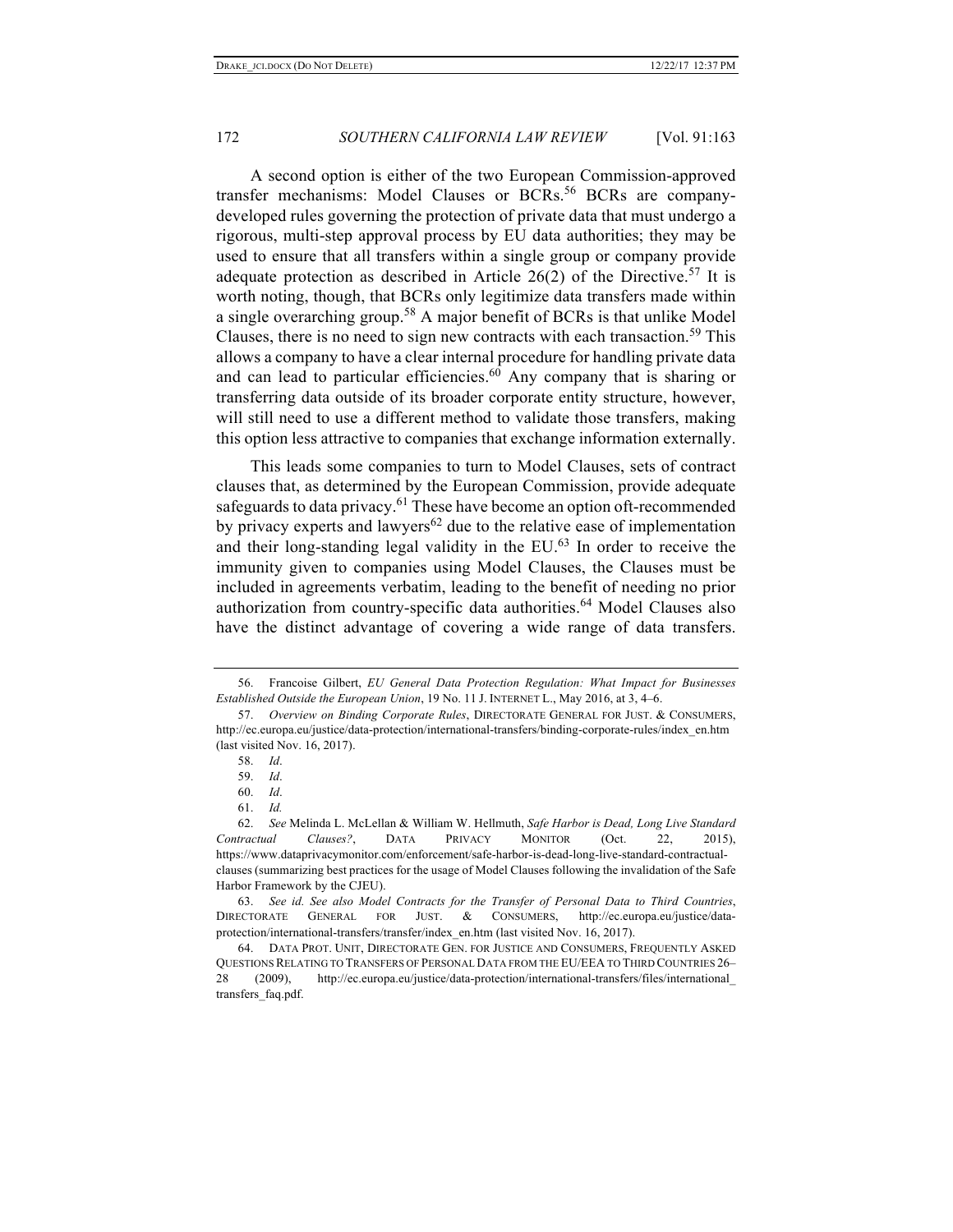Specifically, Model Clauses, like BCRs, can be used for intra-company transfers; they can be used for U.S.-EU transfers, like the Privacy Shield; and they have the additional benefit of being available for transfers between the EU and entities in any other jurisdiction, unlike the other two options.<sup>65</sup> This added flexibility, combined with the lower transactions costs associated with implementing these clauses, can be especially appealing to large, multinational companies that transfer data to different jurisdictions and between different entities. Model Clauses, though, are not without flaws, many of which will be discussed in Part IV.

Lastly, the data transfer itself may qualify for a statutory derogation.<sup>66</sup> Derogations may include a data transfer necessary to protect the vital interests of the data subject or a data transfer after the subject has given unambiguous consent, amongst other options. $67$  Due to the highly specific and less common nature of many of the derogations, only consent will be discussed in this Note.

# II. THE FUNDAMENTAL DIFFERENCES BETWEEN U.S. AND EU DATA PRIVACY POLICIES

Data protection as a concept is itself a novel and rapidly changing field, due in large part to the fact that commercialized Internet is only a few decades old.<sup>68</sup> Despite the relative infancy of this field, developments in how data is used and managed electronically evolve rapidly, and legislators fight a constant battle to keep pace with these changes. In light of the practical realities that attach to this field, the EU and the United States have taken substantially different views on what measures should be taken to protect the data filling the technological universe. The EU has widely confirmed the belief that citizens have a "fundamental right $[]$ " to data protection.<sup>69</sup> The United States, however, does not explicitly share the view that data privacy protection is a fundamental right of all persons.<sup>70</sup>

#### A. EU PRIVACY POLICIES

The notion that "[e]veryone has the right to the protection of personal

<sup>65.</sup> McLellan & Hellmuth, *supra* note 62.

<sup>66.</sup> PRACTICAL LAW INTELLECTUAL PROP. & TECH., EXPERT Q&A: EU-US PERSONAL INFORMATION DATA TRANSFERS (2016), Westlaw W-000-8901.

<sup>67.</sup> *Id.*; DATA PROT. UNIT, *supra* note 64, at 48.

<sup>68.</sup> Cunningham, *supra* note 10, at 422.

<sup>69.</sup> Directive 95/46/EC, *supra* note 8, art. 1, at 38.

<sup>70.</sup> *See generally* Cunningham, *supra* note 10, at 422 ("Unlike in Europe, U.S. law does not recognize a fundamental right to privacy."); Loidean, *supra* note 35, at 8 (stating that the United States has a framework that has "rejected the fundamental rights approach to information privacy").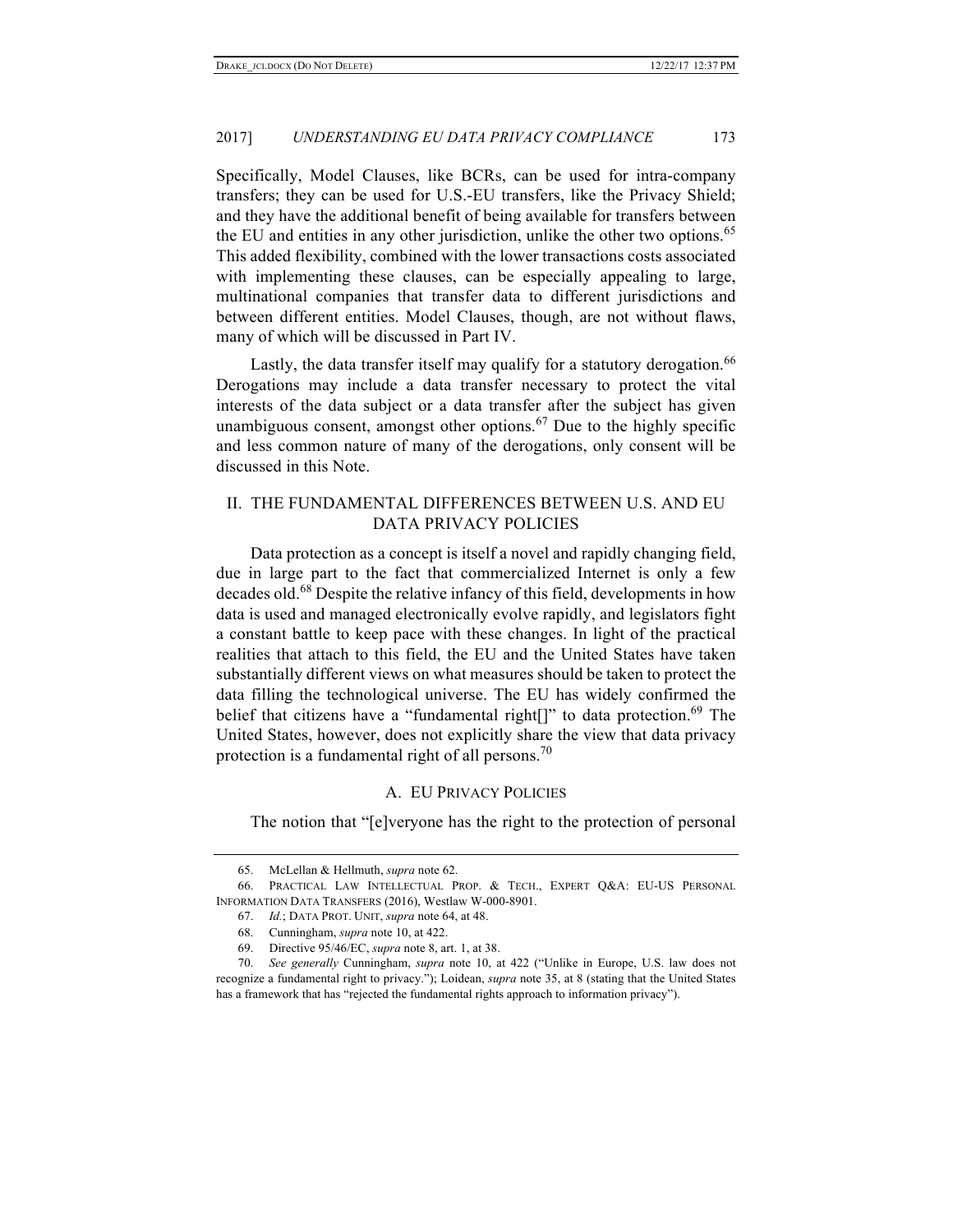data concerning him or her" is stated plainly in the Charter of Fundamental Rights of the European Union, a document designed to lay out the basic rights of European citizens and provide guidelines relating to these rights.<sup>71</sup> As mentioned earlier, this EU-recognized right is reiterated in the Directive with its specifically stated purpose "to ensure that 'member states [] protect the fundamental rights and freedoms of natural persons, and in particular their right to privacy with respect to the processing of personal data."<sup>72</sup>

One explanation put forward by some commentators regarding the EU stance that data protection is a fundamental right stems from the  $1940s$ .<sup>73</sup> During the Second World War, the Nazis appropriated European census records, using these records to expedite deportations to concentration camps and to strengthen Germany's hold over Europe.<sup>74</sup> I argue that this experience, in part, prompted the EU to take a stronger stance on privacy protections, whereas the United States, a country that has not experienced such a scarring example of what can happen when private information falls into the wrong hands, is less inclined to push for stronger protections.

Another explanation can be seen by the early adoption of the FIPs by many EU nations and the EU as a whole.<sup>75</sup> By adopting these principles and incorporating them into early data privacy rules and regulations, the EU set a precedential course that influenced all future privacy-related decisions. This created a multi-generational awareness of, and belief in, the importance of protecting individuals' privacy.

The focal point of the EU privacy regime has historically been the Directive. The Directive is an omnibus legislation protecting personal data, as opposed to a fragmented, country-by-country approach. The Directive has been hailed by commentators as "the most influential national data protection law."<sup>76</sup> Additionally, the drafters of the Directive took an important step in Article 28, making the Directive applicable in countries outside of the EU.77 Specifically, transfers of data outside of the EU require

<sup>71.</sup> Charter of Fundamental Rights of the European Union, art. 8, 2012 O.J. (C 326) 391, 397. *Cf.*  Bradyn Fairclough, *Privacy Piracy: The Shortcomings of the United States' Data Privacy Regime and How to Fix It*, 42 J. CORP. L. 461, 466 (2016) (discussing how in the United States this right is never explicitly stated in the Constitution, and it is only implied to be relevant in certain specific areas).

<sup>72.</sup> Jörg Rehder & Erika C. Collins, *The Legal Transfer of Employment-Related Data to Outside the European Union: Is It Even Still Possible?*, 39 INT'L LAW. 129, 130 (2005) (quoting Directive 95/46/EC, *supra* note 8, art. 1, at 38).

<sup>73.</sup> Cunningham, *supra* note 10, at 426–27.

<sup>74.</sup> *Id*.

<sup>75.</sup> *See* Gellman, *supra* note 20, at 6–10.

<sup>76.</sup> Cunningham, *supra* note 10, at 427.

<sup>77.</sup> Directive 95/46/EC, *supra* note 8, art. 28, at 47–48.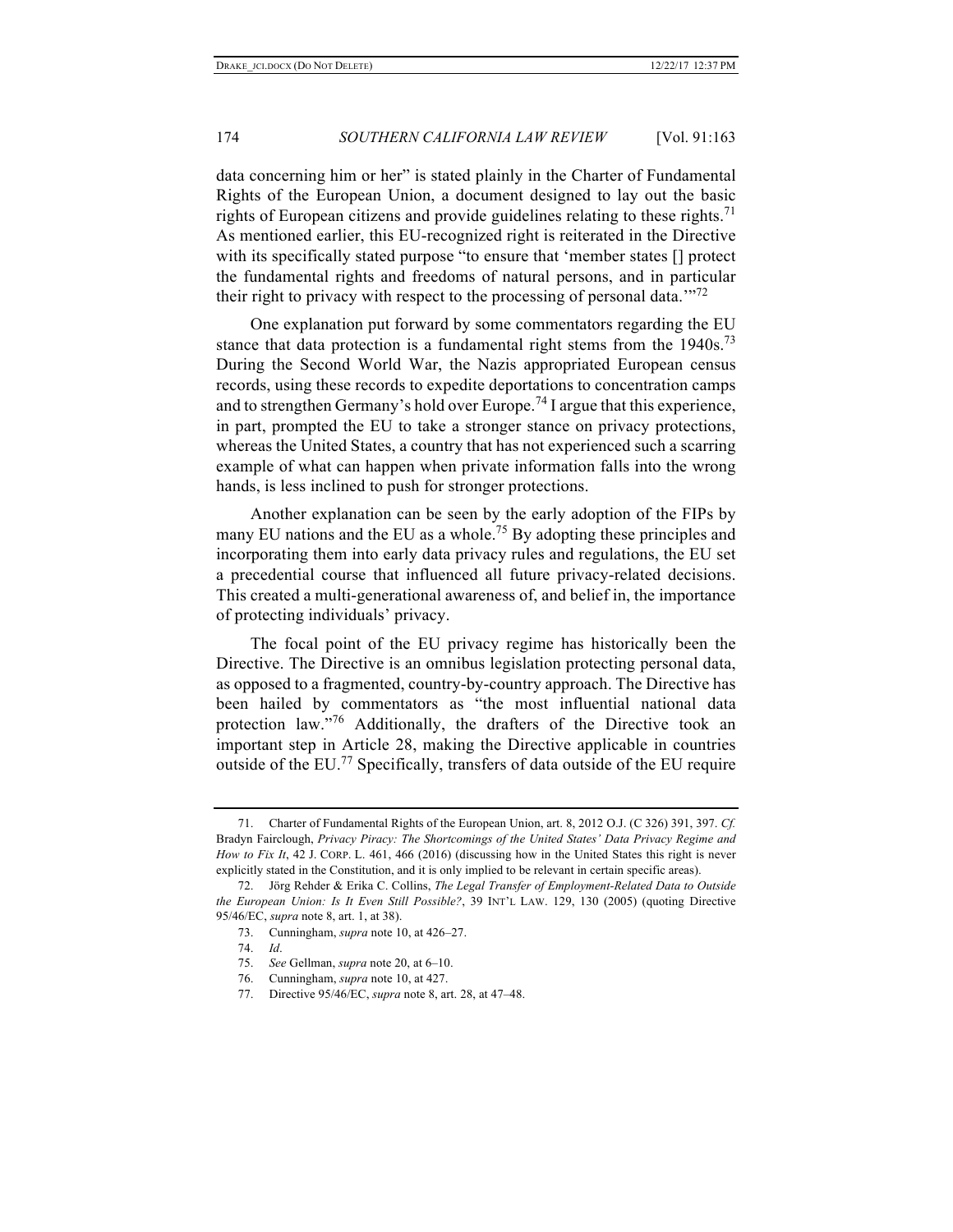contracts or other legal acts explicitly governed by EU or member-nation law. 78

Internationally, the trend has been to follow the EU in creating legislation that applies to all data processing inside and outside of the country, largely mirroring the strict protections laid out in the Directive.<sup>79</sup> The thought is that if foreign countries cannot process information about EU residents, private interests will lose out on a major global market, and thus, countries will have an overwhelming incentive to come into compliance. However, despite a global trend of compliance, two powerful nations have remained defiant in the face of such measures—China and the United States. 80

Although at first glance it may appear that the EU has come up with a comprehensive and invaluable solution to the data privacy issue, it remains, like most legislation, imperfect. One flaw is apparent simply from the name of the document: it is a directive. As such, member nations maintain some control in dictating their own privacy laws, which has led to fragmentation in the interpretations of the principles laid out in the Directive.<sup>81</sup> This materially limits one of the major strengths of the Directive: its being a single document utilized by all member nations.

This, however, will change with the commencement of the GDPR.<sup>82</sup> The key again comes in the name of the document: here it is "regulation." As a regulation, member nations no longer have the ability to interpret the document to create their individual data policies. $83$  Regulations, therefore, carry with them an increased level of strength that does not exist in the Directive. All things considered, the general idea is to centralize power regarding data privacy and eliminate the sometimes patchwork effects of the Directive. This will be discussed in more detail in Part III.

# B. U.S. PRIVACY POLICIES

In describing the United States' approach to data privacy policy, it may be useful to imagine a scheme opposite to that of the EU. The United States

<sup>78.</sup> *See id*. art. 25, at 45–46.

<sup>79.</sup> Cunningham, *supra* note 10, at 426–27.

<sup>80.</sup> *See id.* at 426–27 ("The Directive set the international standard for data privacy and security regulation and facilitated a trend among technologically advanced countries toward adopting nationalized data privacy laws.").

<sup>81.</sup> *See generally* Rehder & Collins, *supra* note 72, at 132.

<sup>82.</sup> Manu J. Sebastian, *The European Union's General Data Protection Regulation: How Will It Affect Non-EU Enterprises?*, 31 SYRACUSE J. SCI & TECH. L. 216, 225–26 (2015).

<sup>83.</sup> *See id*.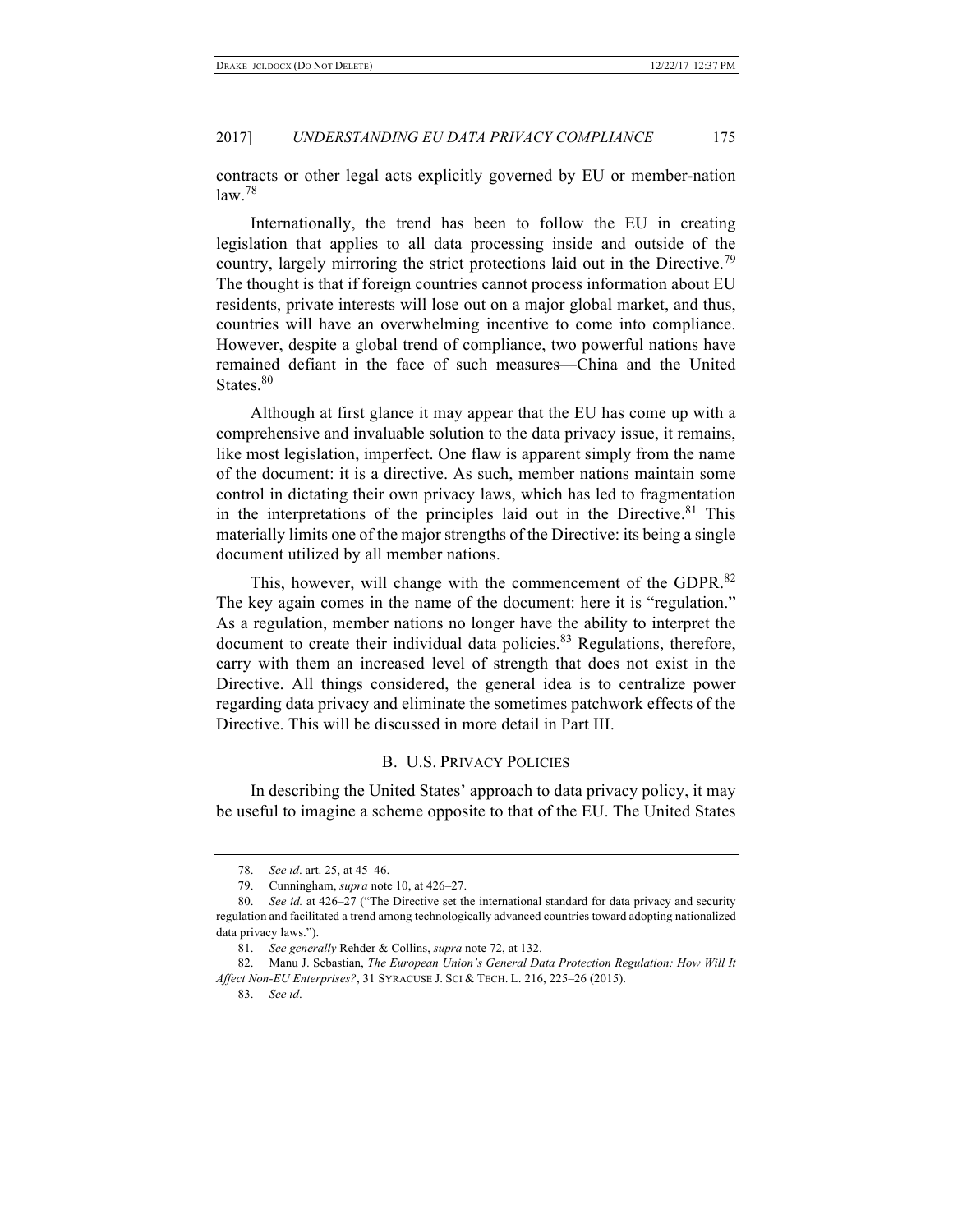government does not recognize a fundamental right to privacy.<sup>84</sup> Additionally, the United States "uses a sectoral approach that relies on a mix of legislation, regulation, and self-regulation."<sup>85</sup> U.S. privacy laws are often responses to particular events and are tailored to particular industries and types of data, similar to a firefighter running around putting out individual fires one at a time.<sup>86</sup> This has led to not only inefficiently overlapping polices but also notable gaps in the U.S. privacy framework.<sup>87</sup> These gaps in protection have been used as an explanation as to why the United States failed to satisfy an adequacy decision by the EU before the initiation of the Safe Harbor.<sup>88</sup>

As discussed in Part I, the United States produced the FIPs in 1973 as an early step in privacy protection. Here, however, the United States went in a different direction than the EU, which is one possible explanation for the very different positions that each holds today. The United States did not explicitly create broad legislation with the FIPs in mind;<sup>89</sup> instead, it opted for various acts and statutes determined by the needs of certain industries and agencies which interpreted and revised the FIPs in various ways.<sup>90</sup> Further, early laws incorporating the FIPs were applicable only to public sector entities, applying only in specific circumstances to the private sector.<sup>91</sup> I argue that because of the lack of a longstanding and broad commitment to the protection of individuals' private information, U.S. citizens do not have their EU peers' deep-rooted, multi-generational awareness of and belief in the importance of protecting individuals' privacy. This leads to less political pressure on the U.S. government to enact strong privacy policies, perpetuating a cycle of citizens accustomed to weaker protections.

Another explanation for why the United States would take an approach to privacy substantially different from that of the vast majority of developed nations is similar to one rationale behind the EU policy—namely, a massive tragedy. As one commentator described, "[t]he attacks of September 11,

<sup>84.</sup> *See* Cunningham, *supra* note 10, at 422; Fairclough, *supra* note 71, at 464–66; Loidean, *supra*  note 35, at 8.

<sup>85.</sup> W. Gregory Voss, *The Future of Transatlantic Data Flows: Privacy Shield or Bust?*, 19 No. 11 J. INTERNET L. 1, 1, 9 (2016)*. See also* Julie Brill, Commissioner, Fed. Trade Comm'n, Keynote Address at the Amsterdam Privacy Conference, Transatlantic Privacy After *Schrems*: Time for an Honest Conversation (Oct. 23, 2015), 2015 WL 9684096.

<sup>86.</sup> *See* Cunningham, *supra* note 10, at 422–26.

<sup>87.</sup> *See id*.

<sup>88.</sup> MARTIN A. WEISS & KRISTIN ARCHICK, CONG. RESEARCH SERV., R44257, U.S.-EU DATA PRIVACY: FROM SAFE HARBOR TO PRIVACY SHIELD 3, 7 (2016).

<sup>89.</sup> Gellman, *supra* note 20, at 10.

<sup>90.</sup> Fairclough, *supra* note 71, at 463–66, 476.

<sup>91.</sup> Gellman, *supra* note 20, at 19–20.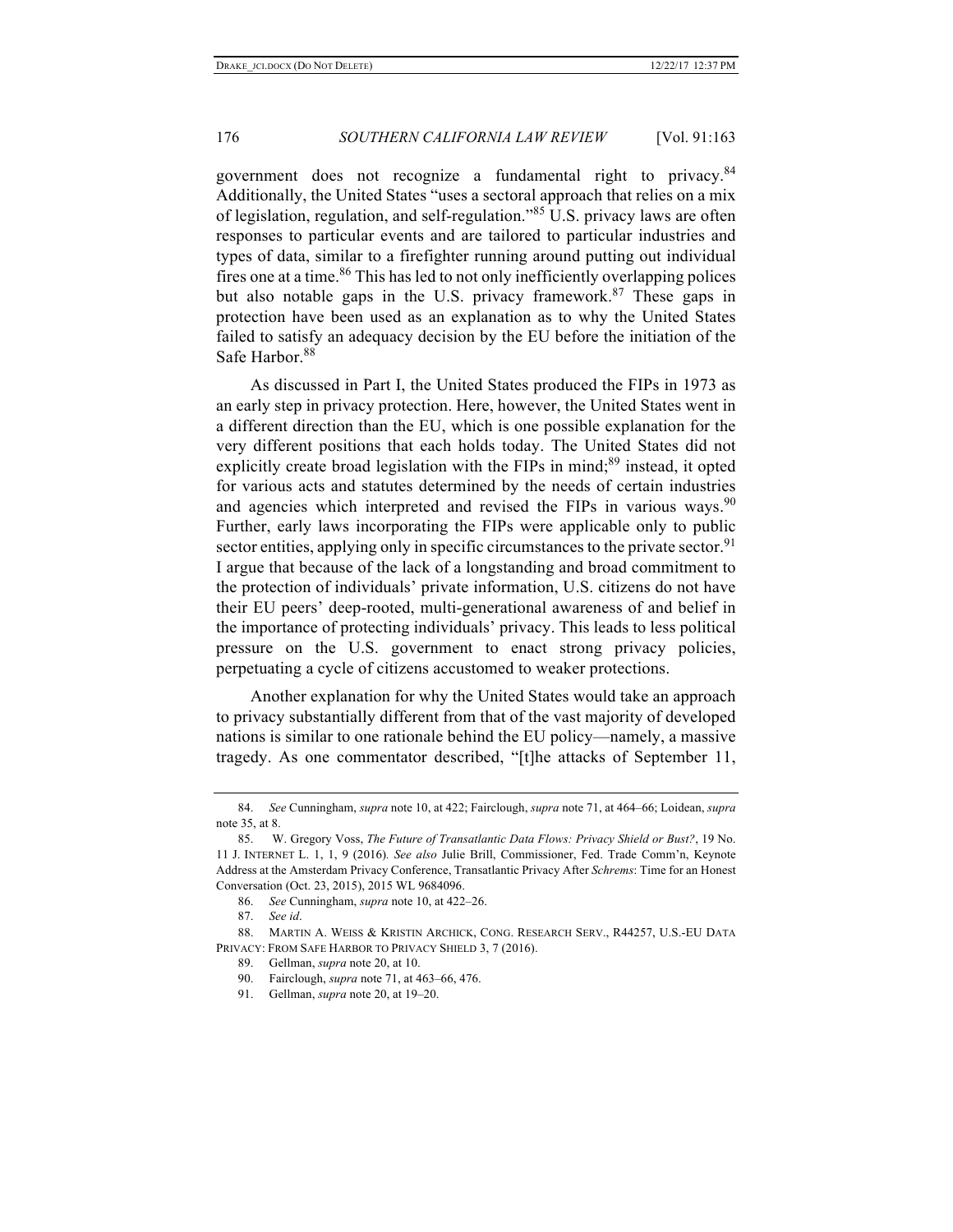2001, 'have further weakened Washington's will to protect data. [In fact, t]hrough new laws and new offices, Washington now has more unfettered access to citizens' data than ever before.'"<sup>92</sup> Another author, in 2002, went so far as to predict that "[c]ommunications technology is necessarily intrusive and, spurred on by international efforts to ferret out terrorism as a result of the September 11, 2001, attacks on the United States, will become even more so."<sup>93</sup> In summation, the September 11 tragedy planted an unshakable image in the minds of U.S. citizens as a whole, leading to an increase in concern and vigilance regarding terror threats. Whether this sentiment remains as vibrant today is beyond the scope of this Note, but terror threats are ever-present,  $94$  suggesting this rationale is unlikely to fade. Evidence of an ongoing desire to manage the danger includes the U.S. government's covert surveillance tactics, as exposed by the documents leaked by Edward Snowden.<sup>95</sup>

An additional rationale for the U.S. stance on privacy regulation results from a desire to maintain a free market economy with limited government regulation. The idea is that the government should limit regulations on businesses and allow the market to police itself. For instance, the Clinton administration advocated for industry-specific self-regulation, as opposed to government regulation.<sup>96</sup> That is not to say that the Clinton administration was opposed to privacy regulations, but this advocacy was a clear endorsement of a fragmented system of dealing with privacy issues. Additionally, one commentator described the Safe Harbor as being a "minimalist solution" in order to avoid a trade war "that was supposed to evolve into something stronger. It transpired, however, that the United States never intended to follow through on commitments to strengthen it."<sup>97</sup> While these anecdotes are far from dispositive, they do point to the endurance of an American philosophy holding that the government should not over-regulate markets.

This rationale, though, is at least debatable. For instance, President

<sup>92.</sup> *See generally* Rehder & Collins, *supra* note 72, at 131 (quoting David Scheer, *Europe's New High-Tech Role: Playing Privacy Cop to the World*, WALL STREET J., Oct. 10, 2003, at A1).

<sup>93.</sup> Marsha Cope Huie et al., *The Right to Privacy in Personal Data: The EU Prods the U.S. and Controversy Continues*, 9 TULSA J. COMP. & INT'L L. 391, 392 (2002).

<sup>94.</sup> *See generally* Uri Friedman, *Is Terrorism Getting Worse?*, ATLANTIC (July 14, 2016), https://www.theatlantic.com/international/archive/2016/07/terrorism-isis-global-america/490352 (explaining the rise of terrorist attacks in the period from Operation Iraqi Freedom to the present).

<sup>95.</sup> Harding, *supra* note 6, at 4–6.

<sup>96.</sup> *See* Cunningham, *supra* note 10, at 423.

<sup>97.</sup> Voss, *supra* note 85, at 10 (quoting Simon Davies, *Privacy Opportunities and Challenges with Europe's New Data Protection Regime*, *in* PRIVACY IN THE MODERN AGE 55, 57 (Marc Rotenberg et al. eds., 2015)).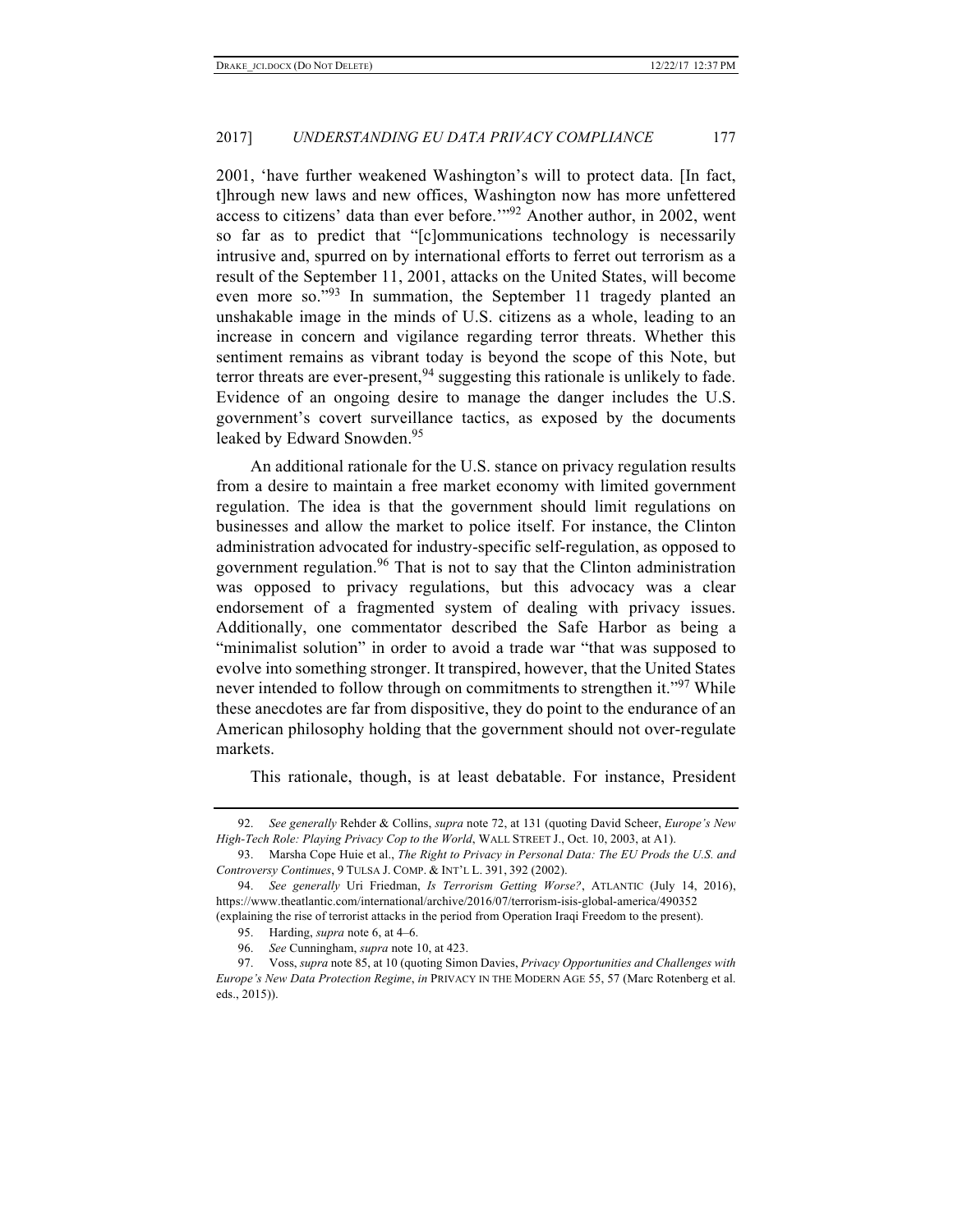Obama released a report in January 2017 calling for increased privacy regulations and re-emphasizing the right to be protected from governmental intrusion. <sup>98</sup> The Obama administration itself, though, was heavily criticized upon the exposure of the PRISM program undertaken by the NSA.<sup>99</sup> Furthermore, the views expressed in this report may not be shared by the new administration, which removed the report from the White House website the day after President Trump's inauguration and issued an executive order cutting back privacy protections for non-citizens just days after his inauguration. 100

It would be remiss to paint a picture of the United States as being completely indifferent to individuals' privacy rights. For instance, the First, Third, Fourth, Fifth and Fourteenth Amendments collectively provide the implicit foundation for many of the laws and regulations regarding privacy in the United States. <sup>101</sup> There are also numerous federal laws, including the Health Insurance Portability and Accountability Act of 1996, the Fair Credit Reporting Act, the Gramm-Leach-Bliley Act, and many others, that address the protection of private information. <sup>102</sup> Additionally, the Federal Trade Commission has broad powers to take enforcement actions regarding "unfair or deceptive acts or practices in or affecting commerce."<sup>103</sup> On top of this, individual states have passed their own regulations, with California's regarded as amongst the most comprehensive.<sup>104</sup> These different protective measures are likely in place because the U.S. government places at least some value on protecting individuals' privacy.

The issue, however, is that a system like this is inherently flawed. Using a patchwork structure necessarily leaves gaps.<sup>105</sup> In addition to gaps, individual state and federal laws are often inconsistent with one another.<sup>106</sup> Unfortunately, the United States has consistently rejected both omnibus

<sup>98.</sup> WHITE HOUSE, PRIVACY IN OUR DIGITAL LIVES: PROTECTING INDIVIDUALS AND PROMOTING INNOVATION, 3–9, 12–14 (2017).

<sup>99.</sup> Kate Kaye, *New Privacy Report Already Removed from White House Site*, AD AGE (Jan. 20, 2017), http://adage.com/article/privacy-and-regulation/privacy-report-removed-white-house-site/307632.

<sup>100.</sup> *See* Exec. Order No. 13,768, 82 Fed. Reg. 8799 (Jan. 25, 2017).

<sup>101.</sup> Cunningham, *supra* note 10, at 422.

<sup>102.</sup> *Id*. at 423–24. *See* Gramm-Leach-Bliley Act, Pub. L. 106-102, 113 Stat. 1338 (1999) (codified as amended at scattered sections of 12 U.S.C. (2012)); Health Insurance Portability and Accountability Act of 1996, Pub. L. 104-191, 110 Stat. 1936 (codified as amended at scattered sections of 18 U.S.C., 26 U.S.C., 29 U.S.C., and 42 U.S.C.); Fair Credit Reporting Act, Pub. L. 91-508, 84 Stat. 1114-2 (1970) (codified at 15 U.S.C. 1681).

<sup>103.</sup> Brill, *supra* note 85, at 1 (quoting 15 U.S.C. § 45(a)).

<sup>104.</sup> Loidean, *supra* note 35, at 8.

<sup>105.</sup> *Id*.

<sup>106.</sup> *See* Cunningham, *supra* note 10, at 423.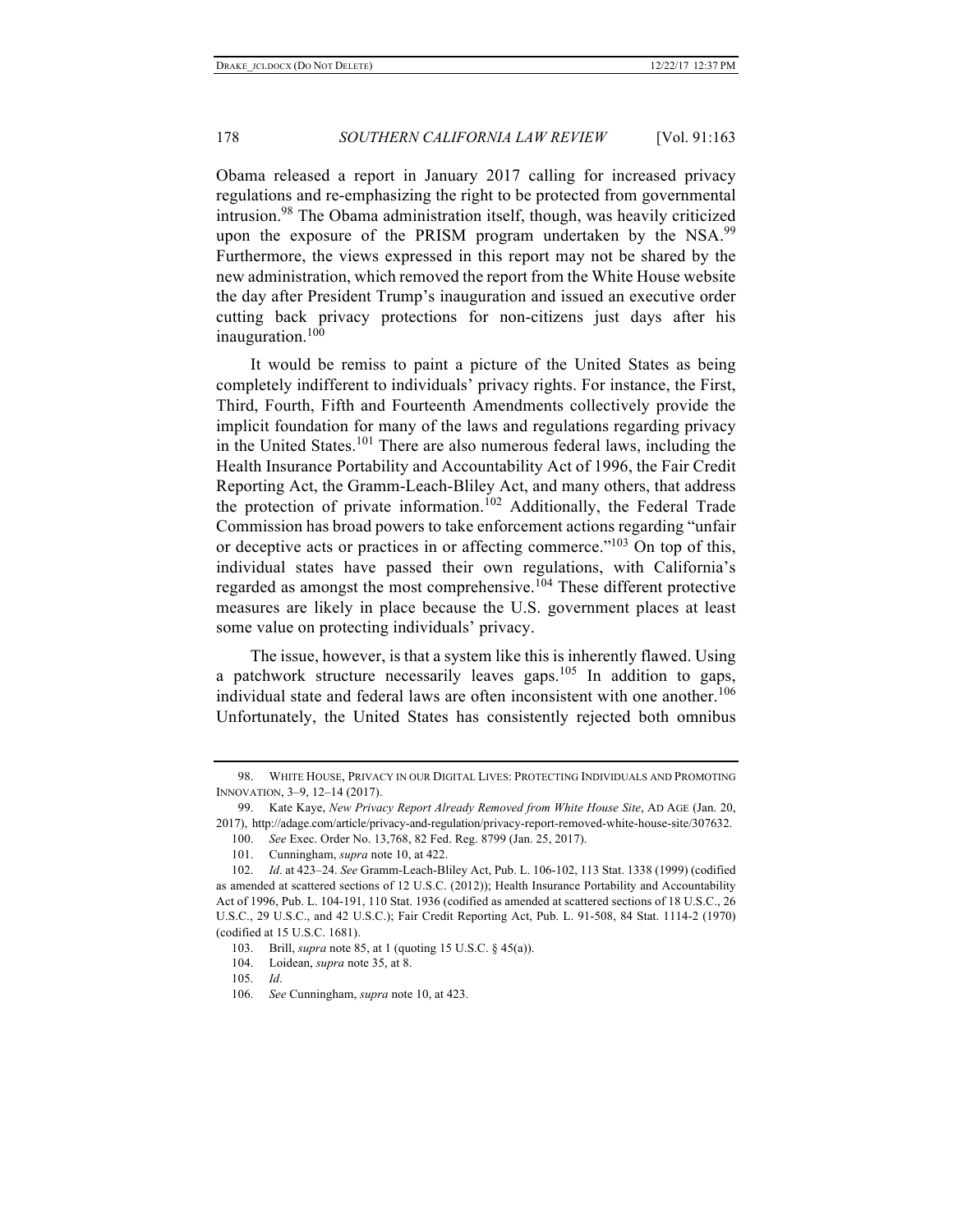legislation and the fundamental-rights approach to data protection.<sup>107</sup> There is no more clear depiction of this than the egregious surveillance tactics used by the U.S. government and revealed in the Snowden leak. Just as September 11 dramatically changed the landscape of data privacy protection in the United States, the Snowden documents dramatically altered the state of EU-U.S. privacy relations.

# III. HOW THE GDPR AFFECTS THE CURRENT AND FUTURE DATA PROTECTION LANDSCAPE

The Directive has stood as the basis for EU data privacy law since 1995. The Directive provides the structure and legal guidelines with which the Safe Harbor, the Privacy Shield, the Model Clauses, and other transfer mechanisms seek to comply. The Directive, however, is nearing extinction. On April 14, 2016, the European Parliament approved the GDPR; it takes effect on May 25, 2018, at which point companies will need to be in compliance with the new, stronger regulation.<sup>108</sup> This section of this Note will focus on how the GDPR differs from the Directive and what that means in terms of compliance and the potential transfer mechanisms.

#### A. WHAT'S NEW IN THE GDPR?

The GDPR sets out to tackle the same goal as the Directive—protecting the fundamental rights and freedoms of the EU citizenry with regard to the handling of personal data.<sup>109</sup> The goal is to do this while also facilitating efficiencies within the European economy and helping to promote economic and social progress.<sup>110</sup> These goals, however, are pursued slightly differently in the GDPR than in the Directive.

First, as mentioned earlier, a relevant distinction between the GDPR and the Directive is identifiable by looking at the titles of the two enactments. The GDPR is a "regulation," whereas the Directive is a "directive." This matters because a directive gives only guidance to member nations, allowing each member nation to interpret the directive and achieve its purposes in whatever way they deem appropriate.<sup>111</sup> A regulation, however, is applicable to each member nation and does not have to be enacted into each individual country's legal framework.<sup>112</sup>

<sup>107.</sup> Loidean, *supra* note 35, at 8.

<sup>108.</sup> EU GDPR PORTAL, http://www.eugdpr.org (last visited Nov. 16, 2017).

<sup>109.</sup> General Data Protection Regulation, *supra* note 8, at 1.

<sup>110.</sup> *Id*.

<sup>111.</sup> Gilbert, *supra* note 56, at 4.

<sup>112.</sup> *Id*.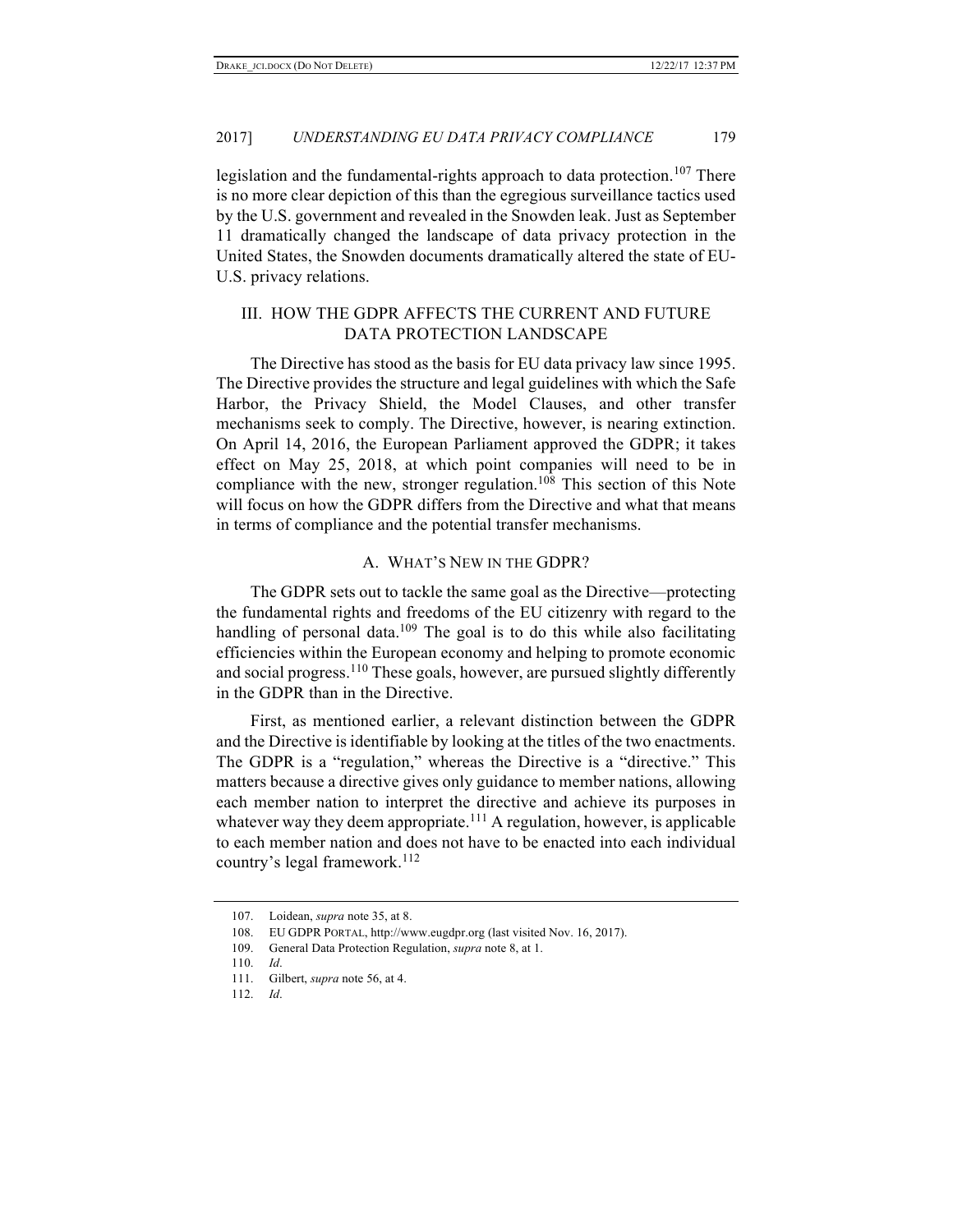The impact of this should not be understated. A major issue with the current system is that companies must deal with greatly differing regulations in each nation in which they maintain data. This, in large part, will be eliminated. The EU stated in a press release that the estimated savings from creating a "one-stop-shop" will be in the neighborhood of  $E2.3$  billion per year.113 Nevertheless, while the GDPR will remove a substantial amount of the difficulty that has arisen from potentially having to comply with twentyeight different member-state data protection laws, companies must be aware that there are still some areas in which member nations have discretion.<sup>114</sup> An example can be seen in Article  $6(1)(e)$ , regarding one way in which a company can legally process personal data.<sup>115</sup> This provision allows processing when "processing is necessary for the performance of a task carried out in the public interest or in the exercise of official authority vested in the controller."<sup>116</sup> All in all, though, one of the most consequential differences of the GDPR will be the decrease in administrative costs faced by companies who no longer have to negotiate, communicate, and work with data protection authorities from many different nations.

A second difference between the GDPR and the Directive is the strengthened focus on individuals' rights vis-à-vis the way the world transfers, accesses, and uses data. In 2017, personal data is being transferred at speeds and in volumes that were unthinkable not long ago, and consumers recognize a need for strong protection. As stated by the EU, "[n]ine out of ten Europeans have expressed concern about mobile apps collecting their data without their consent."<sup>117</sup>

The specific individual rights highlighted in the GDPR are the right to be informed, the right of access, the right of rectification, the right to erasure, the right to restrict processing, the right to data portability, the right to object, and rights related to automated decision-making and profiling.<sup>118</sup> These rights focus on two overarching goals of the GDPR. First, the GDPR

<sup>113.</sup> European Commission Statement 16/1403, *supra* note 48.

<sup>114.</sup> Gilbert, *supra* note 56, at 4.

<sup>115.</sup> *Lawful Processing*, INFO. COMMISSIONER'S OFF., https://ico.org.uk/for-organisations/dataprotection-reform/overview-of-the-gdpr/key-areas-to-consider (last visited Nov. 16, 2017).

<sup>116.</sup> General Data Protection Regulation, *supra* note 8, at 9.

<sup>117.</sup> European Commission Memorandum 15/6385, *supra* note 49. There is a growing concern over data privacy associated with in-home connected devices and apps, such as Amazon's Alexa, and healthtracking devices, like Fitbit. For further discussion, see Sarah Kellogg, *Every Breath You Take: Data Privacy and Your Wearable Fitness Device*, 72 J. MO. B. 76, 78–81 (2016); Adam R. Pearlman & Erick S. Lee, *National Security, Narcissism, Voyeurism, and* Kyllo*: How Intelligence Programs and Social Norms Are Affecting the Fourth Amendment*, 2 TEX. A&M L. REV. 719, 760–62 (2015).

<sup>118.</sup> *Individuals' Rights*, INFO. COMMISSIONER'S OFF., https://ico.org.uk/for-organisations/dataprotection-reform/overview-of-the-gdpr/individuals-rights (last visited Nov. 16, 2017).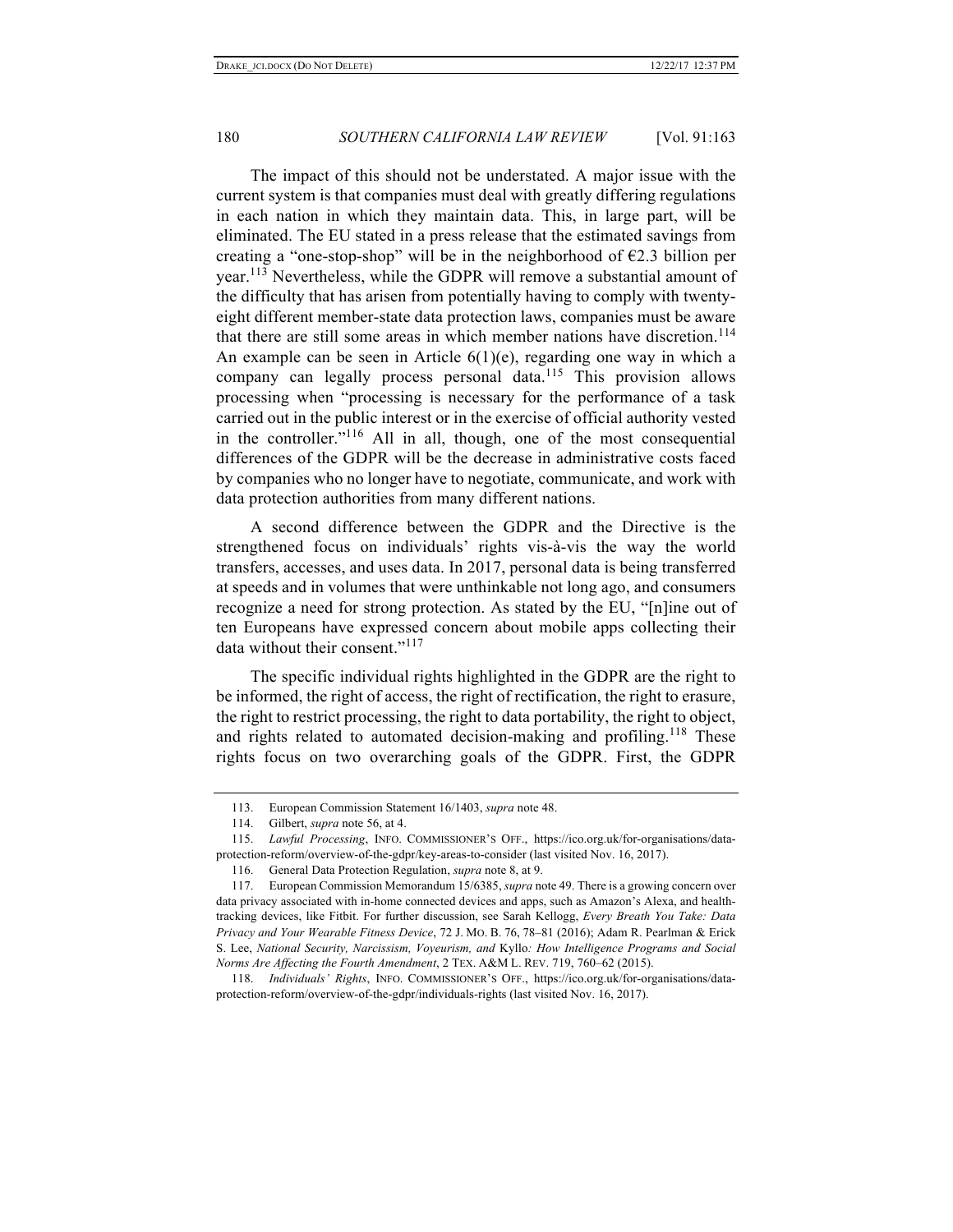increases the availability and clarity of the information provided to individuals whose data is being processed. Second, it grants citizens more control over the data they provide and also gives the citizens easier access to legal remedies for breaches. While not all of these rights are completely new or different than rights discussed in the Directive, in general they are written in a way that strengthens the rights of the citizen.<sup>119</sup>

Third, the definition and application of "consent" have been adjusted to further protect individuals. Consent needs to be clear, unambiguous, specific, informed, and freely given.<sup>120</sup> Further, the language in the GDPR seems to have noticeably narrowed the possibility of a type of implied consent arguably possible under the Directive.<sup>121</sup> The GDPR also has another important new feature regarding consent. Individuals are now allowed to withdraw consent at any time, and this withdrawal must be as easy to execute as the original consent.<sup>122</sup> This further emphasizes the strong weight the EU has placed on strengthening the role of the individual in the handling of one's private information.

Fourth, the enforceability of the GDPR and the accountability of companies have been enhanced by new procedures, which companies must follow in order to ensure that data is appropriately protected and processed. The accountability principle accompanies transparency in an attempt to strengthen citizens' trust in how their data is handled.<sup>123</sup> One way of accomplishing corporate accountability is by mandating "[d]ata protection by design" and "[d]ata protection by default."<sup>124</sup> These concepts, in short, mean that projects being designed or undertaken by companies must consider appropriate data protection mechanisms from inception and throughout their duration.<sup>125</sup> This includes safeguards such as minimizing the processing of personal data, anonymizing data as soon as possible, and building services and applications with "state-of-the-art" data protection.<sup>126</sup> Accountability is also addressed in a few other ways. First, there are stricter regulations governing how companies record what data they are processing

<sup>119.</sup> European Commission Memorandum 15/6385, *supra* note 49.

<sup>120.</sup> General Data Protection Regulation, *supra* note 8, arts. 4, 7, at 34, 37. Consent is further discussed throughout the GDPR. *See id.*, *passim*.

<sup>121.</sup> *See* Gilbert, *supra* note 56, at 6–7. *But see* Cunningham, *supra* note 10, at 437–38.

<sup>122.</sup> Sebastian, *supra* note 82, at 233.

<sup>123.</sup> European Commission Memorandum 15/6385, *supra* note 49.

<sup>124.</sup> *Id*. *See also* ANN CAVOUKIAN, PRIVACY BY DESIGN: THE 7 FOUNDATIONAL PRINCIPLES (2011), https://www.iab.org/wp-content/IAB-uploads/2011/03/fred\_carter.pdf.

<sup>125.</sup> Sebastian, *supra* note 82, at 230.

<sup>126.</sup> General Data Protection Regulation, *supra* note 8, art. 25, at 48.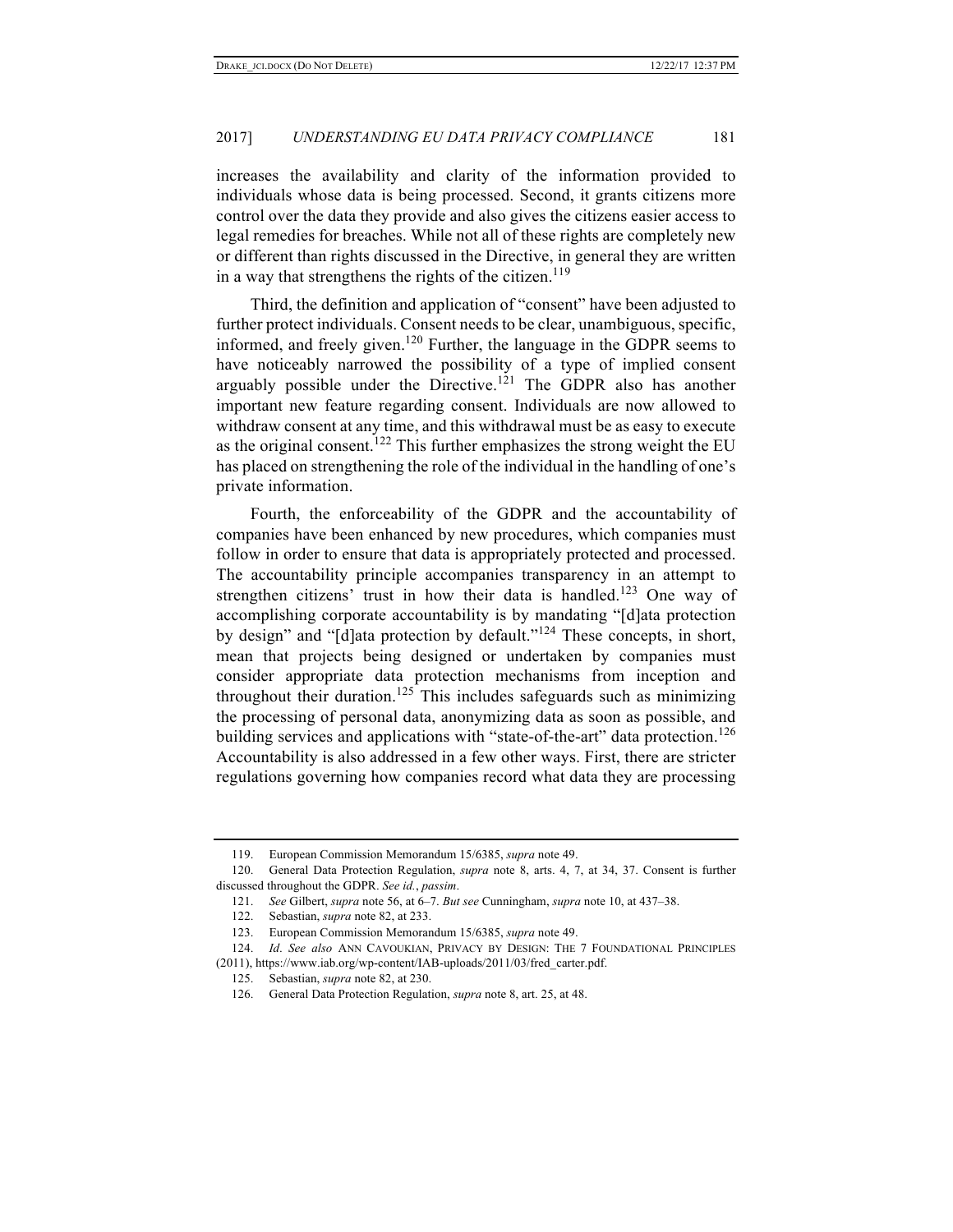and for what purpose.<sup>127</sup> Second, extensive privacy impact assessments are necessary to comply with the requirement that companies maintain effective procedures to protect personal data.<sup>128</sup> These assessments analyze the risks to individuals, determine the necessity and proportionality of the processing in relation to the purpose, and give a description of the processing operations and the legitimate interests pursued by the data controller.<sup>129</sup> Lastly, data protection authorities will be able to fine companies up to 4 percent of their global annual revenue for violations of the rules. $130$ 

Certainly there are other differences between the two enactments, but I have highlighted the most relevant to the issue at hand. Altogether, the key differences between the GDPR and the Directive are that the GDPR (1) takes a stronger stance on the accountability and enforcement of the principles that underlie the regulation and (2) gives individuals access to more information and a larger role to play in the data processing process. Each of these goals is championed by the EU and appears to have played an important role in the creation of the GDPR.<sup>131</sup> The GDPR balanced pro-economic benefits by achieving a "one-stop-shop" concept to dramatically reduce transaction costs for companies—especially those operating in more than one EU nation and secured pro-individual rights through greater transparency and accountability from companies processing personal data.

#### B. HOW DOES THIS AFFECT DATA TRANSFER MECHANISMS?

As alluded to in the previous section, there are more than a few new and unique challenges that companies will face in trying to transfer data across the Atlantic. The GDPR, however, does quite a bit to clarify the transfer mechanisms available to companies, while also introducing a few new ones. I will focus on BCRs, Model Clauses, and Codes of Conduct and Certification Mechanisms.

<sup>127.</sup> *Accountability and Governance*, INFO. COMMISSIONER'S OFF., https://ico.org.uk/fororganisations/data-protection-reform/overview-of-the-gdpr/accountability-and-governance (last visited Nov. 16, 2017).

<sup>128.</sup> Sebastian, *supra* note 82, at 231.

<sup>129.</sup> *Accountability and Governance*, *supra* note 127.

<sup>130.</sup> European Commission Memorandum 15/6385, *supra* note 49. To understand the potentially massive scope of these penalties, the fines that could be levied against Amazon and Google, based on their 2016 reported revenues, would be approximately \$5.4 and \$3.6 billion, respectively. Richard Stiennon, *Unintended Consequences of the European Union's GDPR*, FORBES (Nov. 27, 2017, 6:26 P.M.), https://www.forbes.com/sites/richardstiennon/2017/11/27/unintended-consequences-of-theeuropean-unions-gdpr/#46aae406243c,

<sup>131.</sup> *Id*.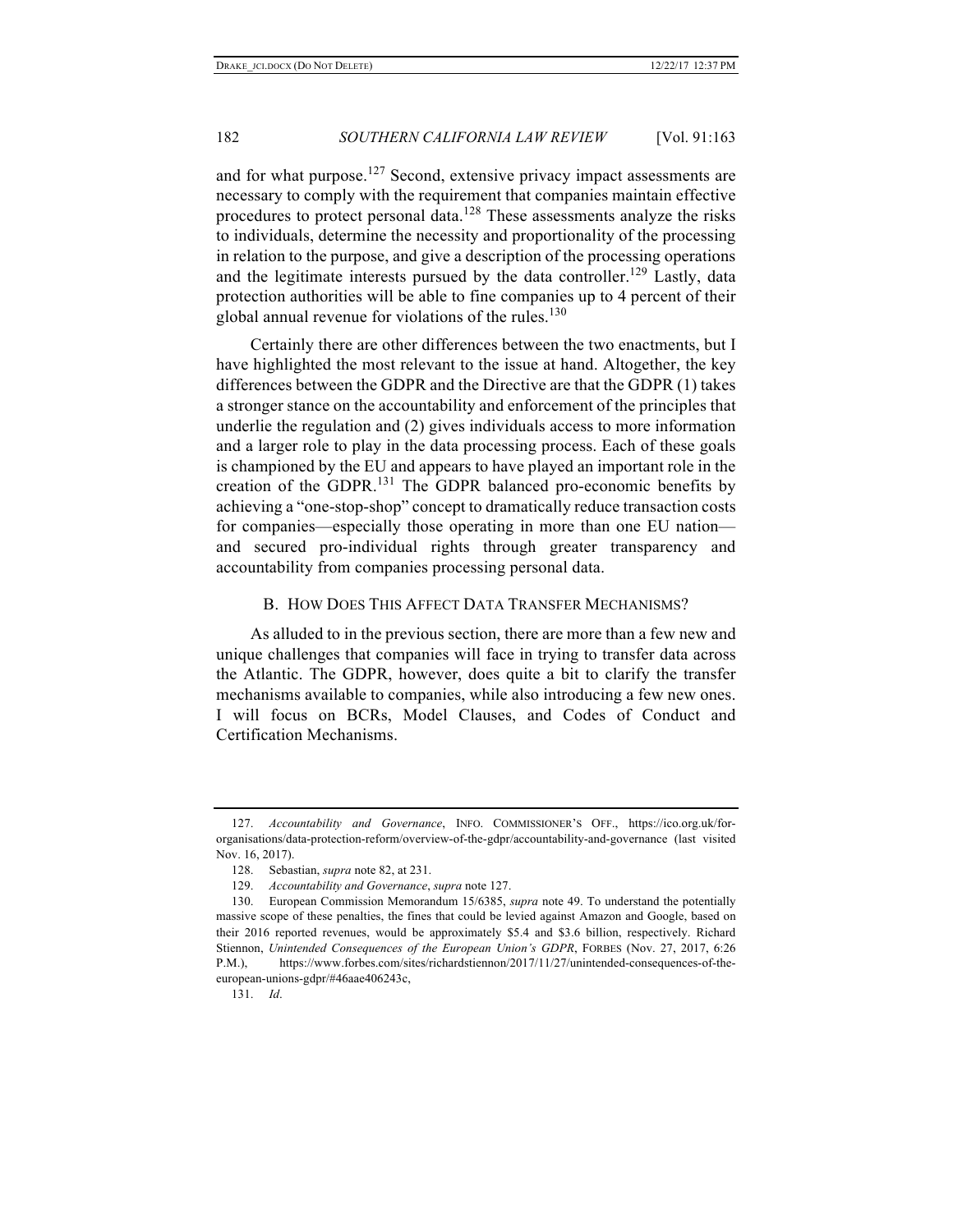#### 1. BCRs

The GDPR provides a very important upgrade to the BCRs that were developed based on the Directive. In an attempt to increase consistency of the enforcement of the data protection laws, indirectly reducing transaction costs and thus appeasing businesses, the GDPR formally recognizes the use of BCRs and lays out a mechanism for utilizing and monitoring BCRs in Article 47.<sup>132</sup> Prior to this change, companies would need separate approvals from each country in which they handled personal data, and only two-thirds of EU member nations recognized BCRs as appropriate protective measures.<sup>133</sup> These upgrades will certainly help to make BCRs much more efficient for companies with entities in various countries.<sup>134</sup> However, as will be discussed in Part IV, BCRs are still far from a perfect option for the vast majority of companies.

#### 2. Model Clauses

As stated in Article 46, Model Clauses will remain an appropriate safeguard for transferring data so long as the clauses are approved as described in Article  $93(2)$ .<sup>135</sup> As with BCRs, the provisions of the GDPR substantially reduce the administrative burden of Model Clauses. There are a few relevant changes that facilitate this increase in efficiency. First, the EU commission will create a new set of Model Clauses pursuant to the GDPR, which will not require the prior authorization of the nation from which the data is being processed.<sup>136</sup> While the Model Clauses have long been intended to need little-to-no approval from individual nations under the Directive, nation-specific issues still existed regarding appropriate filings, monitoring, and additional objections.<sup>137</sup> Another relevant change involves ad hoc contractual clauses. These can include independently drafted clauses or some variations to the terms of the Model Clauses. The GDPR makes it so that these clauses will need to be approved only by an appropriate supervisory

<sup>132.</sup> General Data Protection Regulation, *supra* note 8, art. 47, at 62–64.

<sup>133.</sup> Gilbert, *supra* note 56, at 5 (stating that fewer than one hundred companies have sought to use BCRs, despite this option having been available for a decade).

<sup>134.</sup> *See* PRACTICAL LAW INTELLECTUAL PROP. & TECH, *supra* note 66.

<sup>135.</sup> General Data Protection Regulation, *supra* note 8, arts. 46, 93, at 62, 86.

<sup>136.</sup> Gilbert, *supra* note 56, at 4–5*.*

<sup>137.</sup> *See* Directive 95/46/EC, *supra* note 8, arts. 21, 26, at 44, 46 (outlining the roles of member states in ensuring adequate protection for data transfers and the objections and limits that they may put in place). *See* also *ULD Position Paper on the Judgment of the Court of Justice of the European Union of 6 October 2015, C-362/14* (Oct. 14, 2015), https://www.datenschutzzentrum.de/uploads/ internationales/20151014\_ULD-PositionPapier-on-CJEU\_EN.pdf (arguing that Model Clauses are an inappropriate transfer mechanism for transfers to the United States, due to direct conflicts between U.S. law and the provisions in the Model Clauses.).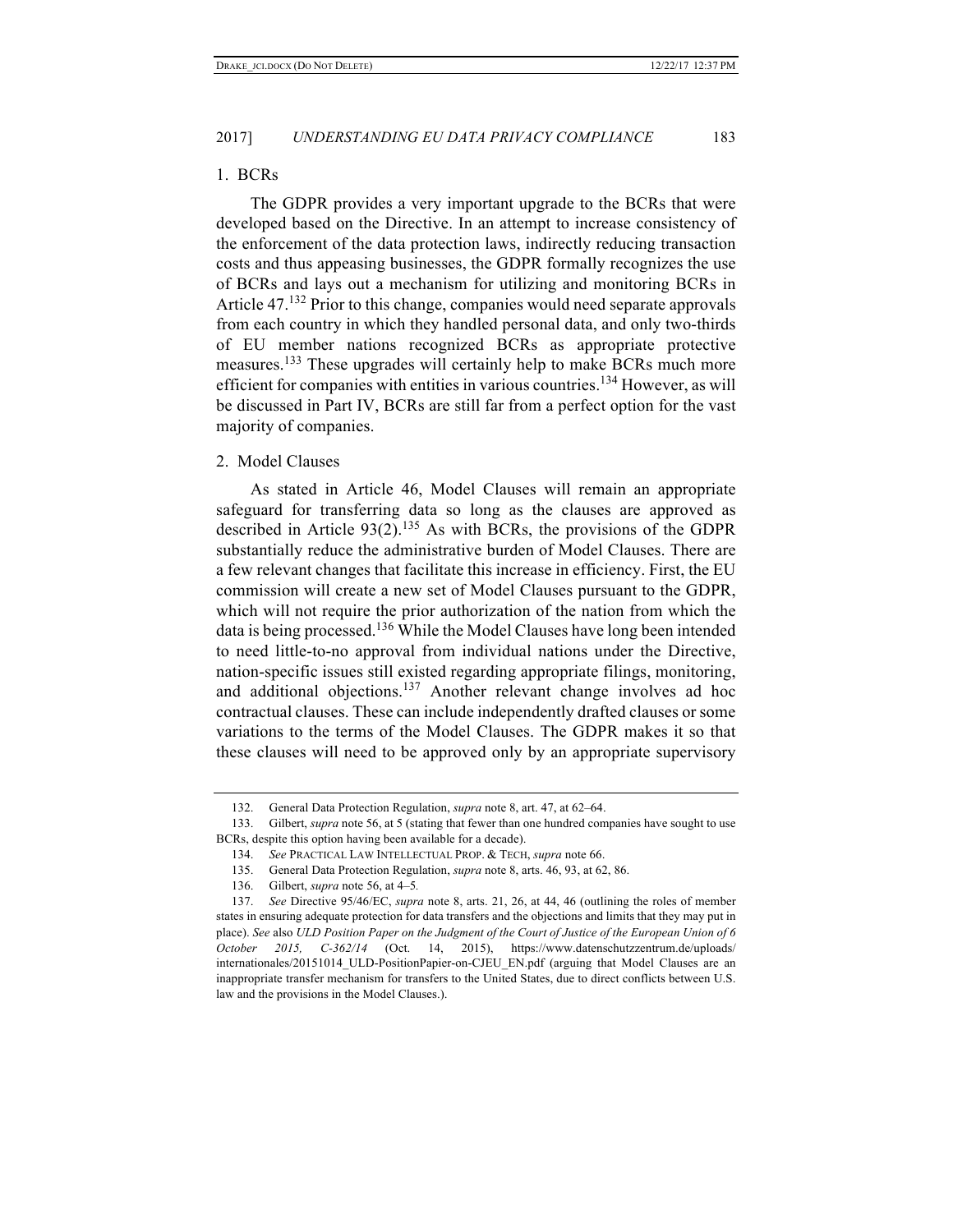authority in order to apply to all EU nations.<sup>138</sup> In contrast, the Directive's clauses required approval by each and every nation's data protection authority before they could be considered adequate.<sup>139</sup> Here, the important differences are that these clauses are intended to increase efficiency accomplished by the overarching "one-stop-shop" notion—and to provide flexibility for companies to create adequate provisions that better fit their businesses.

#### 3. Codes of Conduct and Certification

Two of the unique transfer mechanisms detailed in the GDPR are the Codes of Conduct and Certification. Article 40 of the GDPR explains that a notable goal of EU privacy officials is to encourage the creation of Codes of Conduct.<sup>140</sup> The Codes of Conduct in large part work like a non-member state seeking to acquire an adequacy decision under the Directive or a single entity seeking approval of BCRs, except that the codes apply to associations or representative bodies.<sup>141</sup> This option is targeted at small- and medium-size companies within certain sectors of the economy that frequently do business with one another.<sup>142</sup> The codes—if certified by an appropriate supervisory authority and combined with binding and enforceable commitments of the controller/processer to use adequate safeguards—qualify as an appropriate transfer mechanism for data leaving the EU.<sup>143</sup> The codes, however, must be reviewed by multiple levels of the EU data privacy hierarchy in order to be deemed to have "general validity within the Union," which places an administrative hurdle on the use of this option.<sup>144</sup>

Certification, as described in Article 42, is a transfer mechanism that remains in its infancy, but it is very similar to the Codes of Conduct.<sup>145</sup> Certification mirrors the Codes of Conduct in the sense that it is intended to benefit small- and medium-size companies, it has a similar registration and approval process, and it legitimizes data transfers when combined with appropriate commitments of the controller/processer.<sup>146</sup> It also bears similarity in that it is has the effect of a non-member state's receiving an

<sup>138.</sup> General Data Protection Regulation, *supra* note 8, arts. 92–93, at 85–86.

<sup>139.</sup> Cunningham, *supra* note 10, at 438–40.

<sup>140.</sup> General Data Protection Regulation, *supra* note 8, art. 40, at 56.

<sup>141.</sup> *See* Directive 95/46/EC, *supra* note 8, arts. 25–26, 30, at 45–46, 48–49 (providing language regarding adequacy decisions).

<sup>142.</sup> General Data Protection Regulation, *supra* note 8, art. 40, at 56.

<sup>143.</sup> Gilbert, *supra* note 56, at 5*.*

<sup>144.</sup> General Data Protection Regulation, *supra* note 8, art. 40, at 57.

<sup>145.</sup> *See generally id*. art. 42, at 58–59.

<sup>146.</sup> *Compare id*. *with id.* art. 40, at 56.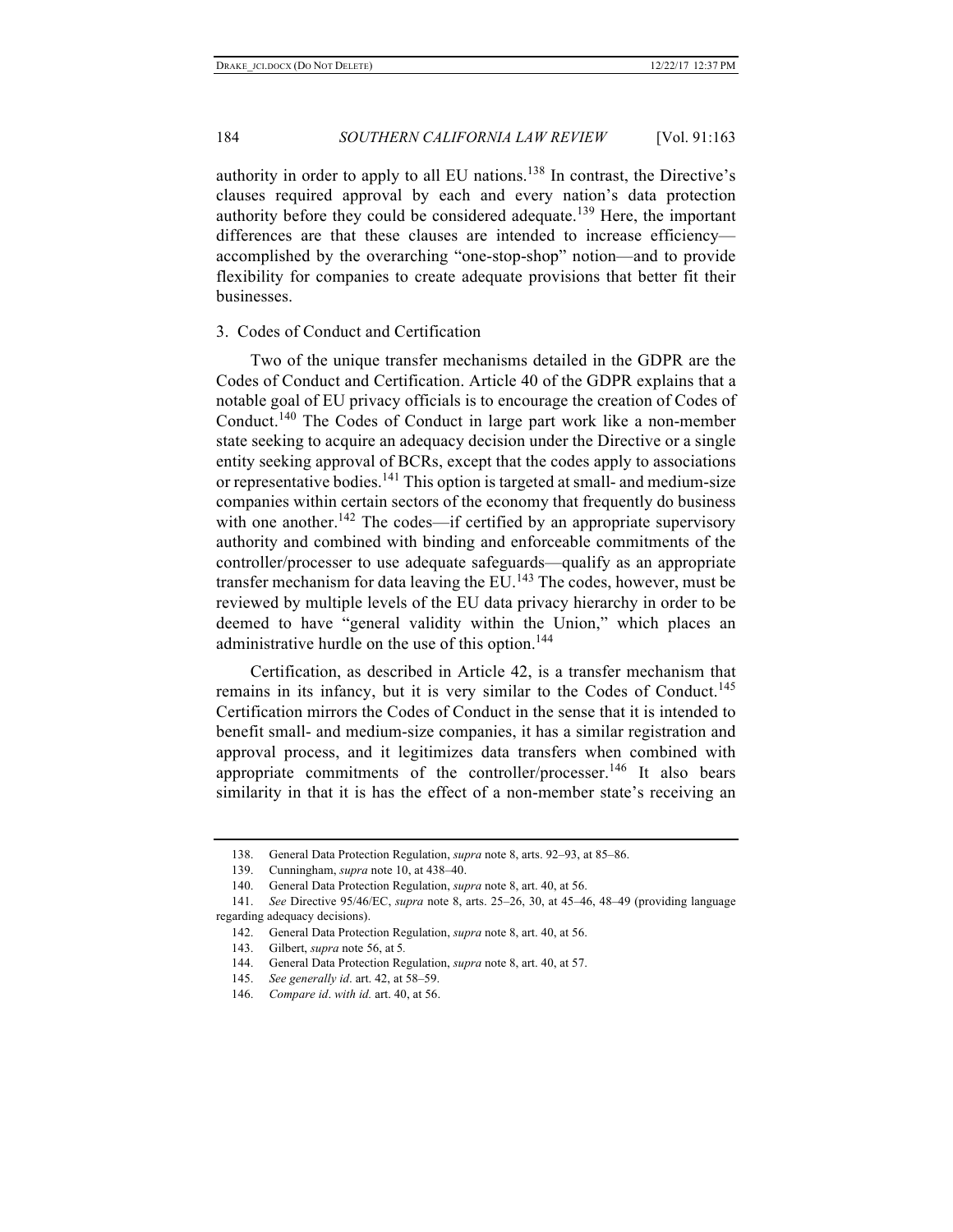adequacy decision, but the key difference between the two is that Certification can be obtained by a single company.

# IV. THE FATAL FLAWS OF THE PRIVACY SHIELD, MODEL CLAUSES, AND BCRS

#### A. PRIVACY SHIELD

It is worth stating at the outset that the Privacy Shield agreement is between the United States and the EU. This is an important starting point, because this transfer mechanism is unique: companies relying on it are relying not just on their own compliance with EU data regulations, but also on the assumption that actions of the U.S. government (such as the illegal surveillance actions that led to *Schrems I* and the Safe Harbor invalidation) will not jeopardize privacy relations with Europe. This is a risky position for a corporation to place itself in, as the relationship between the EU and the United States is sewn with distrust and remains incredibly fragile due to the Snowden revelations. Additionally, the necessity for a better understanding of the shortcomings of the Privacy Shield is underscored by the fact that over 2,400 companies have signed up for it as of late  $2017$ .<sup>147</sup> This Note will now address some of the risks associated with choosing this method.

First, the Privacy Shield is an unsatisfactory solution for companies aware of the GDPR's imminence. The Privacy Shield was created in line with the no-longer-applicable provisions of the Directive, instead of with the stronger privacy protections contained in the GDPR. Because of this, it will likely fail to meet the heightened requirements of the GDPR, and it will thus have to undergo serious revision.<sup>148</sup> As seen with the struggle to agree on the Privacy Shield in a quick and efficient manner following the invalidation of the Safe Harbor,<sup>149</sup> revisions to the Privacy Shield or the drafting of a new agreement altogether may create substantial delays and unwanted uncertainty.

Second, as laid out in Part II of this Note, the United States and EU have

<sup>147.</sup> *Report from the Commission to the European Parliament and the Council on the First Annual Review of the Functioning of the EU–U.S. Privacy Shield*, at 4, SWD (2017) 344 final (Oct. 18, 2017) [hereinafter *Report on the First Annual Review*]; Grant Gross, *Tech Companies Like Privacy Shield but Worry About Legal Challenges*, PCWORLD (Dec. 21, 2016, 3:00 AM), http://www.pcworld.com/article/3152559/security/tech-companies-like-privacy-shield-but-worry-aboutlegal-challenges.html.

<sup>148.</sup> Doron S. Goldstein et al., *Understanding the EU-US "Privacy Shield" Data Transfer Framework*, 20 No. 5 J. INTERNET L. 1, 1, 21 (2016).

<sup>149.</sup> *Privacy Shield Timeline*, PRIVACYTRUST, https://www.privacytrust.com/privacyshield/ privacy-shield-timeline.html (last visited Nov. 16, 2017).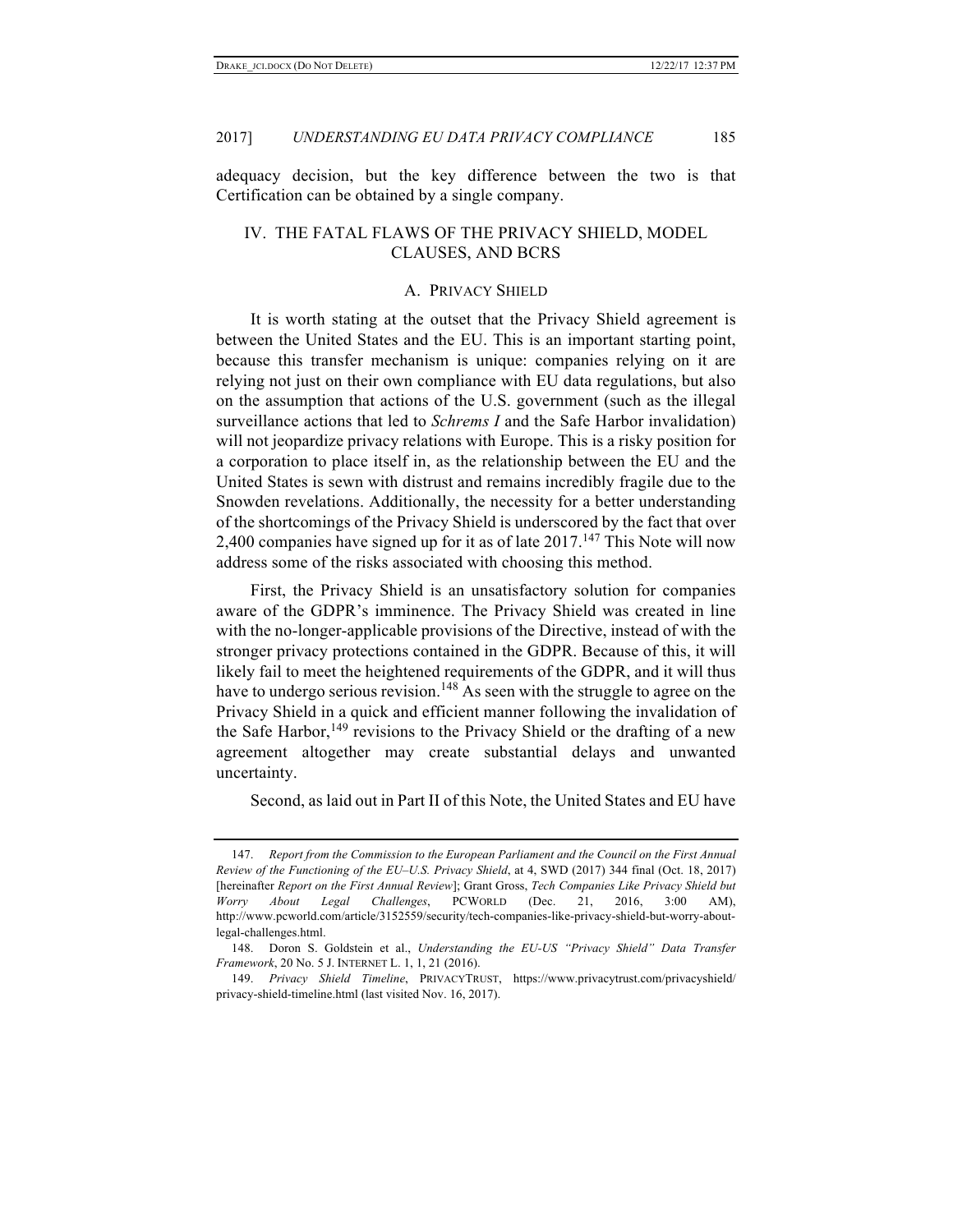vastly different views on privacy rights. Granted, they each have a strong incentive to bridge the gap, given the undeniable economic benefits for doing so. But this may be especially hard to do in light of President Trump's strong stance regarding the utilization of surveillance to combat terrorism. Before taking office, Trump had already encouraged a boycott of Apple products due to its refusal to create a "back door" entry into the cell phone of one of the San Bernardino shooters, <sup>150</sup> and said that he believed that the NSA "should be given as much leeway as possible. However . . . . [t]here must be a balance between those Constitutional protections and the role of the government in protecting its citizens."151

Once in the White House, Trump further strained EU-U.S. privacy relations by issuing an executive order excluding non-U.S. citizens from the protections of the Privacy Act of 1974.<sup>152</sup> In reply, Jan Philipp Albrecht, the rapporteur for the EU's data protection regulation, tweeted that the EU should immediately suspend the Privacy Shield and sanction the United States.<sup>153</sup> The European Commission issued a statement noting that the Privacy Shield "does not rely on the protections under the U.S. Privacy Act."<sup>154</sup> Nonetheless, this has added to the tension between the EU and United States and further brought the validity of the Privacy Shield into question. While it is unclear how President Trump and Congress will handle impending issues related to privacy protections, like the expiration of Section 702 of the U.S. Foreign Intelligence Surveillance Act, <sup>155</sup> companies should be aware of the potential for the White House and Congress—each with an eye toward increasing government surveillance—to drastically increase U.S.-EU tensions and put the Privacy Shield at risk.

Third, there are fundamental aspects of the Privacy Shield that are inconsistent with the GDPR and are subject to the same criticisms that led to the Safe Harbor's invalidation. First, the EU hails U.S. "assurances" that it

<sup>150.</sup> Reuters, *Trump Election Ignites Fears over U.S. Encryption, Surveillance Policy*, FORTUNE, (Nov. 9, 2016), http://fortune.com/2016/11/09/trump-encryption-surveillance-policy.

<sup>151.</sup> Yoni Heisler, *A Comprehensive Look at All of Donald Trump's Positions on Technology Issues*, BOY GENIUS REP. (Oct. 19, 2016, 10:53 A.M.), http://bgr.com/2016/10/19/donald-trump-politicstechnology-opinions.

<sup>152.</sup> *See* Exec. Order No. 13,768, 82 Fed. Reg. 8799 (Jan. 25, 2017).

<sup>153.</sup> Jan Philipp Albrecht (@JanAlbrecht), TWITTER (Jan. 26, 2017, 1:45 AM), https://twitter.com/ JanAlbrecht/status/824553962678390784.

<sup>154.</sup> Natasha Lomas, *Trump Order Strips Privacy Rights from Non-U.S. Citizens, Could Nix EU-US Data Flows*, TECHCRUNCH (Jan. 26, 2017), https://techcrunch.com/2017/01/26/trump-order-stripsprivacy-rights-from-non-u-s-citizens-could-nix-eu-us-data-flows.

<sup>155.</sup> *See Report on the First Annual Review*, *supra* note 147, at 4. For additional discussion, see Kaye, *supra* note 99.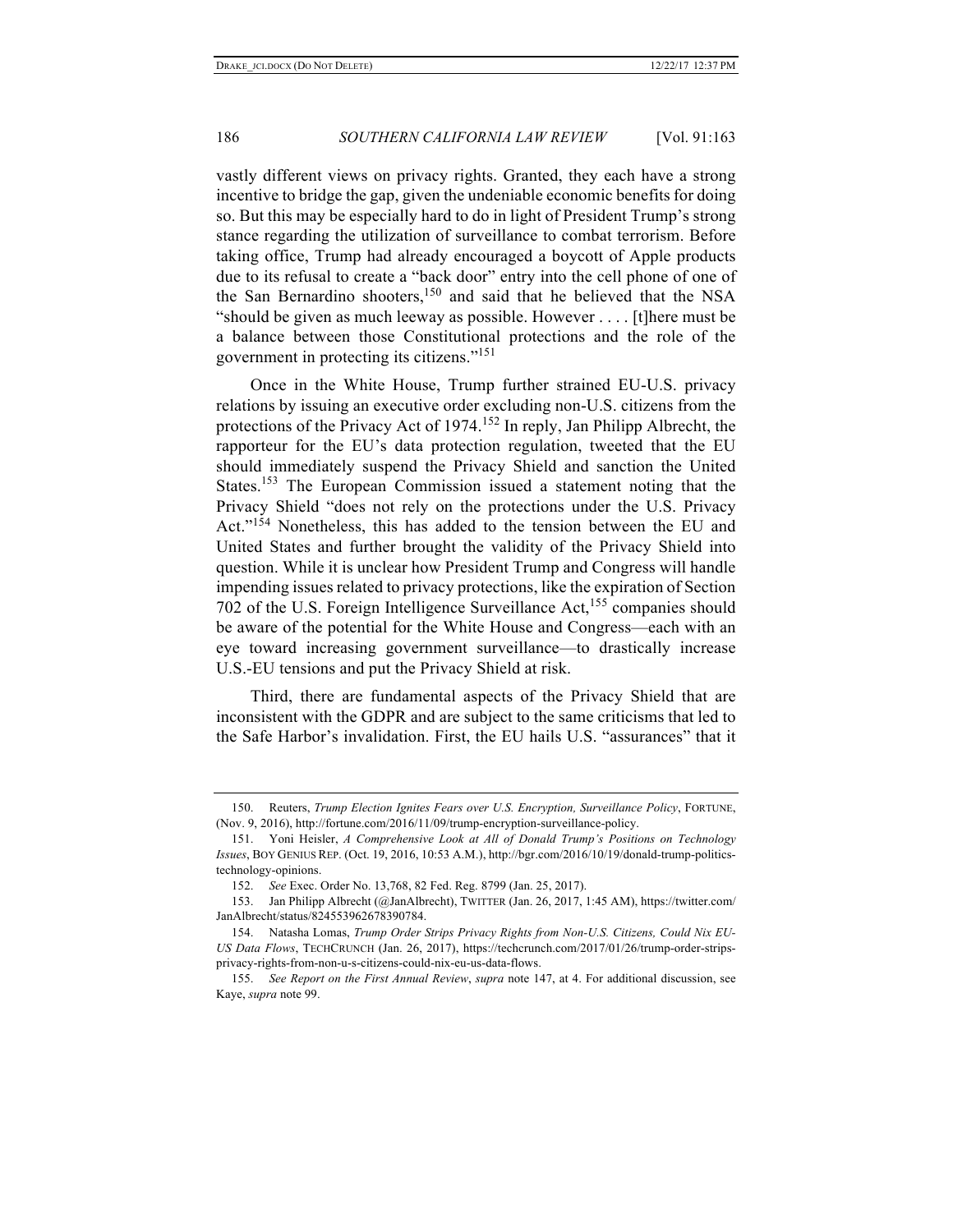will limit mass surveillance.<sup>156</sup> Not only did these assurances come from the potentially more privacy-friendly Obama administration, but they also seem weaker than is acceptable under the GDPR standards. For instance, the NSA maintains the ability to utilize "bulk" collection tactics, so long as they are consistent with various opaque limitations subject to a good deal of interpretation.157 Second, the Privacy Shield's lauded redress mechanisms, which utilize an independent ombudsperson,<sup>158</sup> are vastly overstated, as well as undermined by a clear conflict of interest: the ombudsperson is appointed by, and reports to, the U.S. Secretary of State.<sup>159</sup> Certainly, the Privacy Shield attempts to lay out provisions to ensure the independence of the ombudsperson, but these provisions are speculative at best. Most importantly, it is difficult to imagine their being considered protections "essentially equivalent" to those afforded by EU member nations.

Fourth, the Privacy Shield is already facing legal challenges, largely in line with the above points,  $160$  and the initial version received harsh criticism from the Article 29 Working Party regarding the precise issues that led to the Safe Harbor invalidation.<sup>161</sup> Are these legal challenges likely to succeed? It is unclear. Was the Privacy Shield revised to try and appease the Article 29 Working Party? Yes.<sup>162</sup> Regardless, it is concerning that the Privacy Shield is facing such hurdles so early on, especially considering the panicked state in which the Safe Harbor invalidation left so many companies, as well as the already tenuous relationship between the U.S. and EU.<sup>163</sup>

In summation, the Privacy Shield agreement is a potentially dangerous option for U.S. companies. While it certainly has some benefits in terms of relative ease of implementation and flexibility,  $164$  it is shrouded in uncertainty and question marks. The question marks remain the same as

<sup>156.</sup> European Commission Press Release IP/16/2461, *supra* note 43*.*

<sup>157.</sup> *See* Commission Implementing Decision 2016/1250, 2016 O.J (L 207) 1, 13–20 (EU).

<sup>158.</sup> *See id.* at 28–29 (explaining that the ombudsperson is supposed to be independent from the U.S. intelligence agencies and is in charge of following up on complaints and enquiries from individuals regarding potential privacy violations).

<sup>159.</sup> *See id.* at 27–29, 71.

<sup>160.</sup> *See* Loyens & Loeff, *Digital Rights Ireland Challenges EU-US "Privacy Shield*," LEXOLOGY (Nov. 4, 2016), http://www.lexology.com/library/detail.aspx?g=5055de04-e2d7-4b0b-9bbe-789a4a97b318; Reuters, *French Privacy Groups Challenge the EU's Personal Data Pact with U.S.*, FORTUNE (Nov. 2, 2016), http://fortune.com/2016/11/02/privacy-shield-pact-challenge.

<sup>161.</sup> *See* Opinion 01/2016, *supra* note 15, at 9–14.

<sup>162.</sup> *See generally* Voss, *supra* note 85 (discussing how the Privacy Shield came about and what it is meant to do).

<sup>163.</sup> *See* Steven C. Bennett, *EU Privacy Shield: Practical Implications for U.S. Litigation*, 2 PRAC. LAW., Apr. 2016, at 60, 62–64.

<sup>164.</sup> Goldstein et al., *supra* note 148, at 20 (discussing the Privacy Shield requirements and implications for participating organizations).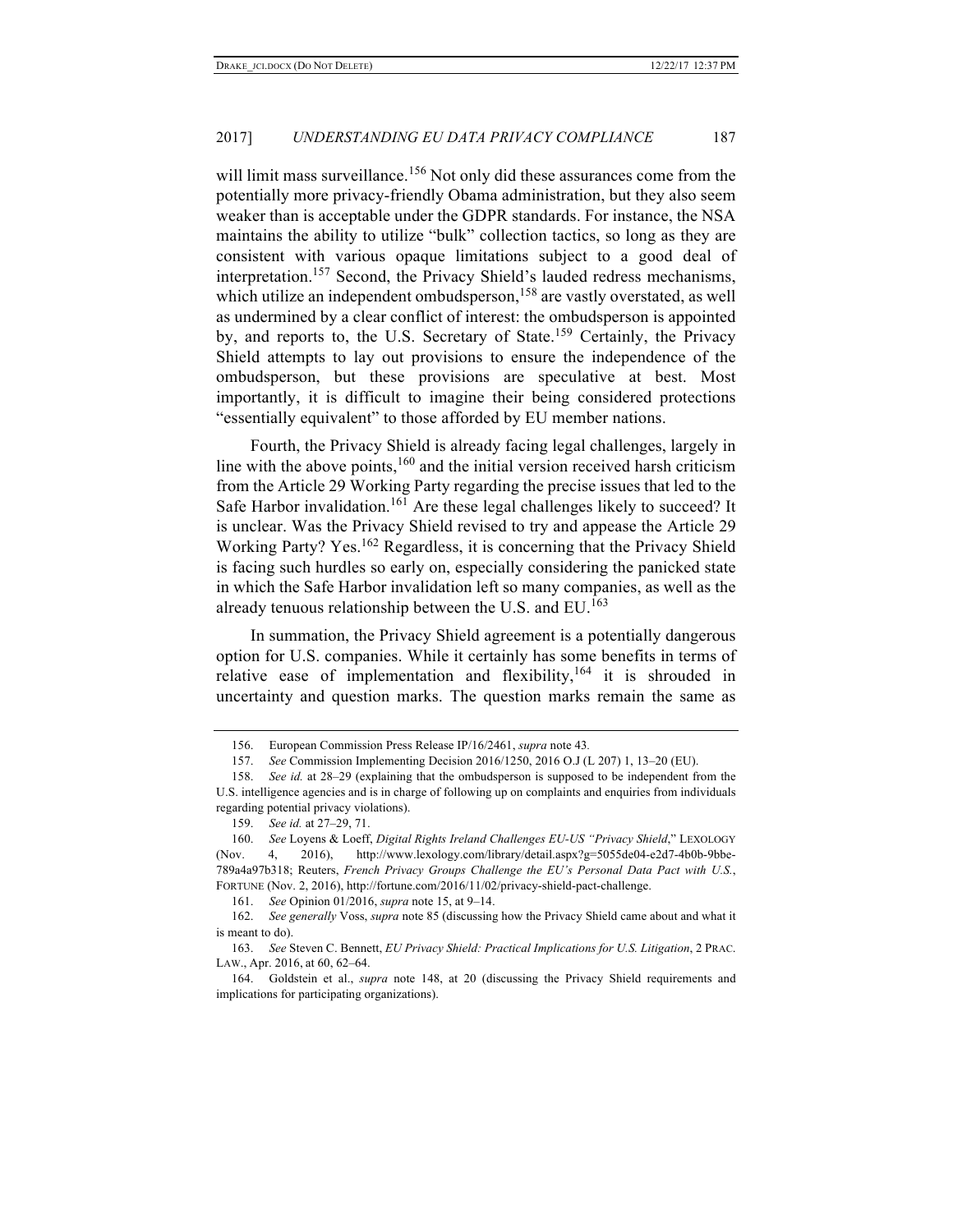those that led to the invalidation of the Safe Harbor, and with a surveillancefriendly administration in the White House, the relationship between the EU and U.S. will likely remain uneasy going forward. A potential invalidation would leave thousands of companies scrambling for an alternative method of compliance while risking steep fines. Therefore, the decision to certify under the Privacy Shield is the decision to place faith in a hastily prepared band-aid fix for the bursting dam that followed the invalidation of the Safe Harbor. It requires not only trust in one's own ability to comply with the more complex EU regulations but also trust that U.S.-EU privacy relations will not slip from the shaky ground on which they already reside. That is a scary decision to make, and one that I would not advise.

#### B. MODEL CLAUSES

While the forecast for the Privacy Shield is decidedly gloomy, the outlook for Model Clauses seems at least somewhat brighter. However, there are a few definitive practical flaws that make Model Clauses an insufficient option for long-term GDPR compliance. I will briefly discuss some of the basic practical issues with using Model Clauses, including their rigidity and the cumbersome aspect of having to include them in every data-transferrelated contract, before focusing on the more concerning, potentially fatal flaws regarding the legal validity of this compliance mechanism.

First, the GDPR has not expressly accepted the current Model Clauses. Instead, as described in Part III above, the GDPR outlines a process through which the EU Commission will create a new set of Model Clauses.<sup>165</sup> Utilizing one of the three current sets of Model Clauses is therefore a temporary solution at best. One additional general criticism of Model Clauses is that companies must be sure to include them in every single contract they have in order to validly transfer data. Thus, if the current Model Clauses are not valid under the GDPR, companies will be forced to amend every single contract relating to data transfers. While it is certainly possible that the current Model Clauses may be determined to provide adequate safeguards, it seems unlikely that the GDPR would make no mention of them if this were more assuredly the case, particularly since BCRs were explicitly included and described.

Second, and to go even further with the point above, the current Model Clauses' validity is hotly contested. One of the strongest examples of pushback came in a position paper from the Independent Center for Privacy

<sup>165.</sup> *See* Cunningham, *supra* note 10, at 426–28; Gilbert, *supra* note 56, at 4–5.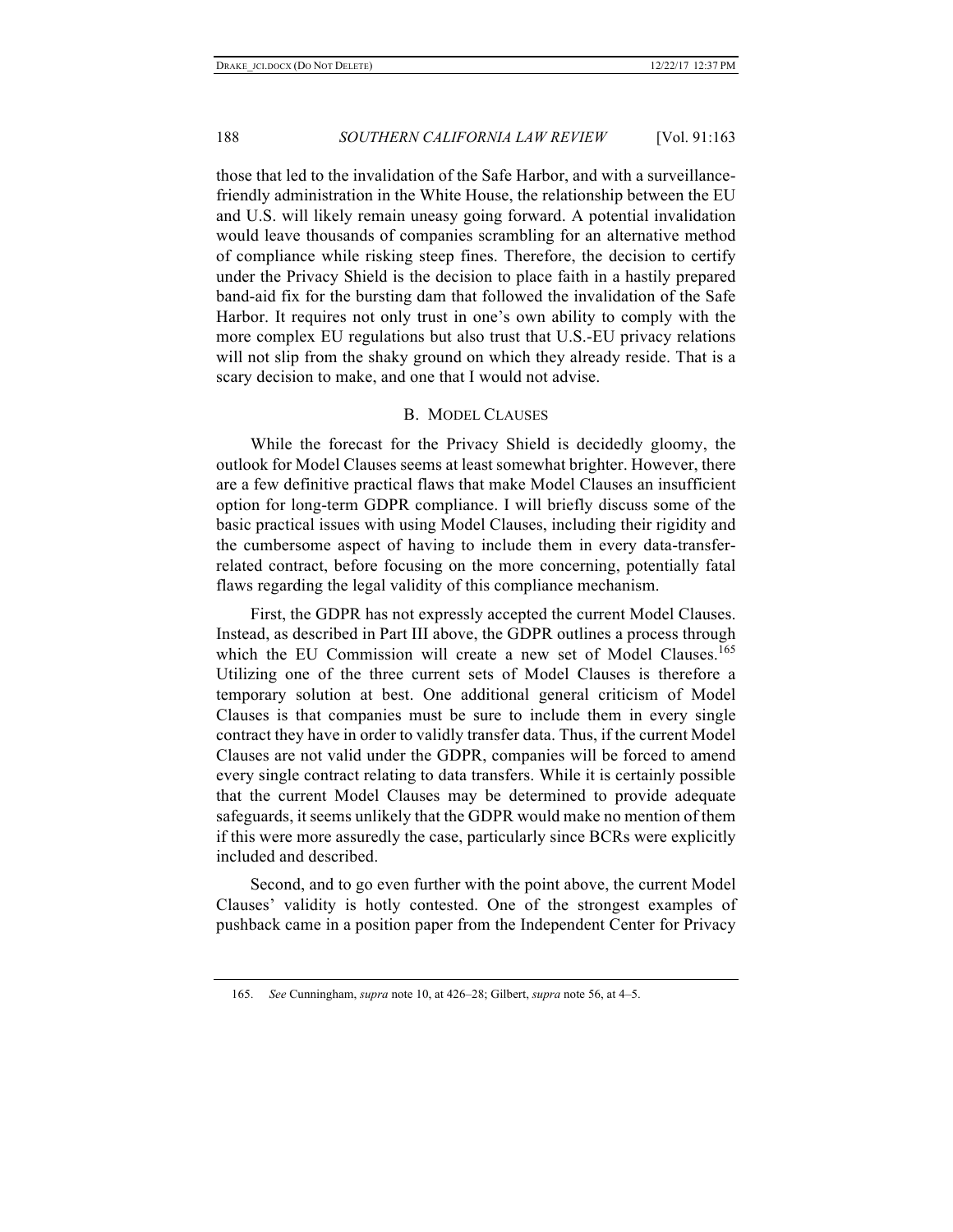Protection in Schleswig-Holstein ("ULD").<sup>166</sup> In this paper, the ULD took a powerful stance, stating that "a data transfer on the basis of Standard Contractual Clauses to the US is no longer permitted."<sup>167</sup> Soon after, a conference of Germany's data protection commissioners largely agreed.<sup>168</sup> Model Clauses also face legal challenges via Maximilian Schrems's classaction lawsuit against Facebook.<sup>169</sup> The case is progressing slowly due to procedural issues, but it highlights the volatility surrounding the Model Clauses.<sup>170</sup> However, the views of those objecting to the validity of the Model Clauses are not unanimously held. For instance, the Article 29 Working Party and the EU Commission have continued to back the Model Clauses in spite of *Schrems*  $I^{171}$  Even so, it is difficult to ignore the uncertainty surrounding these clauses—and the potential expense their invalidation or amendment would incur.

Third, the current challenges described above have legitimacy. As the ULD stated, American companies using Model Clauses are subject to American surveillance laws—the same ones that led to the invalidation of the Safe Harbor and which make it impossible to provide the necessary protections for citizens.<sup>172</sup> The notion is simple: having Model Clauses in a contract will do nothing to stop the United States from conducting the types of surveillance that led to the invalidation of the Safe Harbor. Because of this, U.S. companies will not be able to comply with the section of the clauses stating that U.S. companies are not subject to laws that make it impossible to follow the instructions of the data exporter.<sup>173</sup> This contention has not yet led to the invalidation of the Model Clauses, but it remains a cloud hanging over their legitimacy.

In summation, Model Clauses are a risky option for companies for multiple reasons. First, using the current Model Clauses will lead to companies having to amend every one of their contracts when the GDPR begins to be enforced. This will be both costly and time-consuming. Also, the Model Clauses already face scrutiny from certain nations' data protection

<sup>166.</sup> *See ULD Position Paper*, *supra* note 137.

<sup>167.</sup> *Id*., at 4.

<sup>168.</sup> *See DSK Position Paper* (Oct. 21, 2015), https://www.datenschutz-hamburg.de/fileadmin/ user\_upload/documents/DSK\_position\_paper\_Safe-Harbor\_2015-10-21.pdf.

<sup>169.</sup> Matt Burgess, *Facebook Privacy Case Is Making Its Way to the European Court of Justice*, WIRED (Sept. 13, 2016), http://www.wired.co.uk/article/facebook-privacy-eu-case-cjeu.

<sup>170.</sup> *Id*.

<sup>171.</sup> Darren Isaacs, *Practical Strategies for Maintaining HR Data Flows from Europe to the US and Beyond—After the* Schrems *Case, 'Safe Harbor 2.0' and the Incoming Data Protection Regulation*, 1 EMP. & INDUS. REL. L. 33, 33, 35 (2016).

<sup>172.</sup> *ULD Position Paper*, *supra* note 137, at 4. *See also* Gross, *supra* note 147.

<sup>173.</sup> *See* Commission Decision 2001/497/EC, app. 2, 2001 O.J. (L 181) 19, 22, 30 (EC).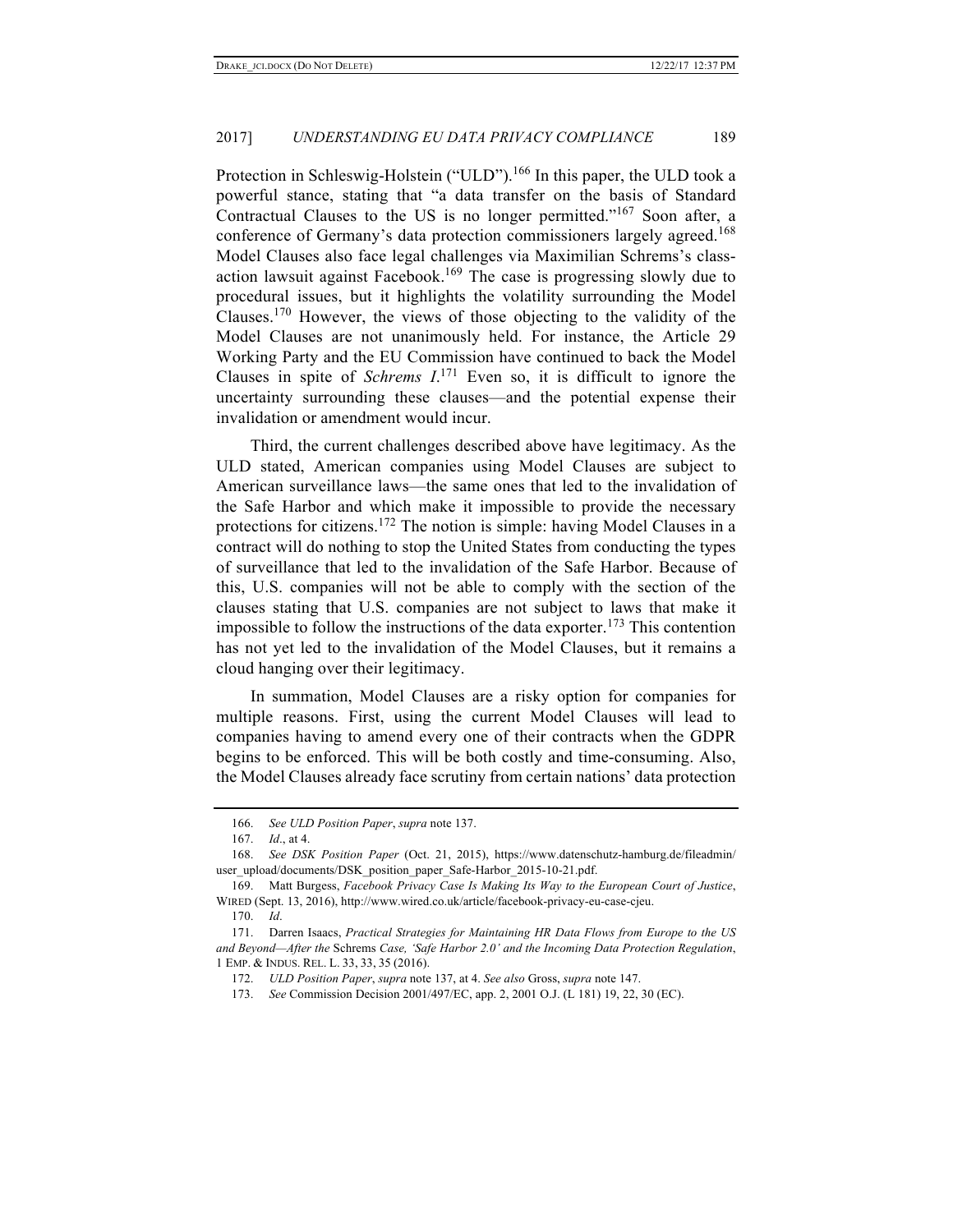authorities and could very well be invalidated even before the GDPR comes into play. Again, this would leave companies scrambling to find a new, legally valid mechanism. All this being said, of course, once the EU Commission approves GDPR-compliant Model Clauses, it may well be smart to utilize them, and they should be analyzed at that time. The issue is that these clauses do not yet exist, and the current Model Clauses are riddled with issues.

# C. BCRS

BCRs are a long-standing mechanism available by which U.S. companies comply with EU privacy laws. Despite having a history of valid and adequate protection, however, BCRs today are practically useless for most companies. The fatal flaws of BCRs generally stem from the practical impediments to their use as well as their now-questionable legal validity.

First, BCRs only apply to a very specific type of data transfer, making them unavailable to many companies. They apply when data is transferred amongst entities that are part of the same corporate group.<sup>174</sup> Because of this, BCRs are useless for companies that transfer data externally. This excludes a wide variety of industries, including those which transfer human resources data to third parties and which transfer third-party market research data. Thus, many companies cannot use BCRs based upon a basic limiting factor.

Second, practical impediments to BCR approval eliminate this option for the vast majority of remaining companies. Companies must receive approvals from each separate data protection authority, which can take between eighteen and twenty-four months.<sup>175</sup> To further illustrate the difficulty and limited usefulness of BCRs, in more than ten years of their validity as a transfer mechanism, only around one hundred companies have actually obtained approval.<sup>176</sup> The enormous costs of compiling the BCRs make them viable only for massive multinational corporations like General Electric or Shell.<sup>177</sup> Entities with both the resources to pursue the BCR process and strictly (or mainly) intra-company data transfer requirements comprise a decidedly limited category, and many within it will still choose to pursue less burdensome and more practical mechanisms.

Third, BCRs currently face the same legal challenges as Model Clauses.

<sup>174.</sup> *Overview on Binding Corporate Rules*, *supra* note 57. *See also* Cunningham, *supra* note 10, at 439–40.

<sup>175.</sup> *See* Cunningham, *supra* note 10, at 440; Gilbert, *supra* note 56, at 5.

<sup>176.</sup> *See* Gilbert, *supra* note 56, at 5*.*

<sup>177.</sup> Sebastian, *supra* note 82, at 242.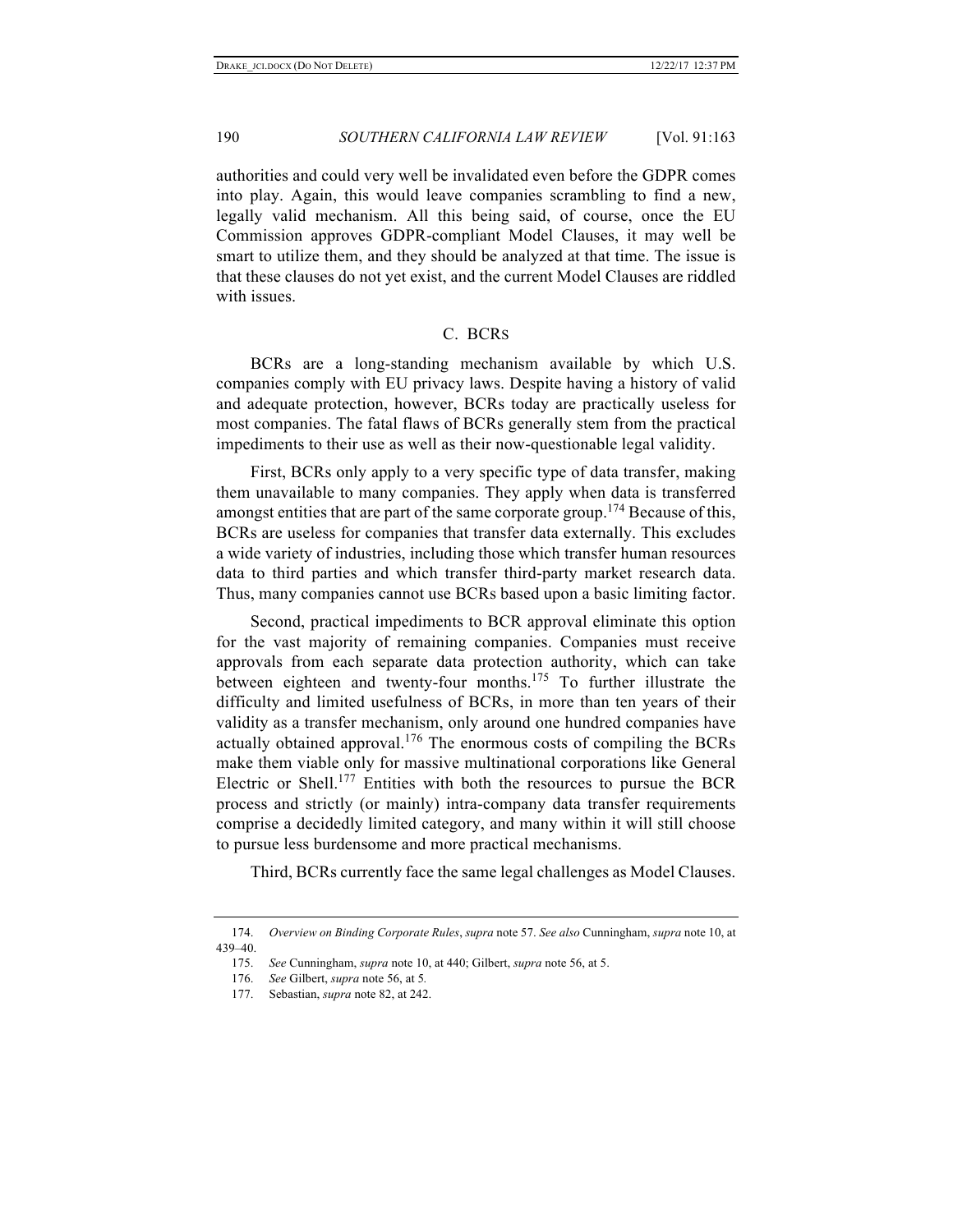To summarize, some data protection authorities have stopped considering BCRs as an acceptable transfer mechanism.<sup>178</sup> Currently, BCRs are only recognized by about two-thirds of member nations.<sup>179</sup> Ultimately, companies must recognize that the validity of BCRs, like Model Clauses, is necessarily clouded following *Schrems I*, and that countries have already begun to show distaste for them.

However, BCRs were significantly strengthened via the GDPR, and their future legal validity seems to stand on much firmer ground than the Model Clauses. The GDPR will also allow BCRs to apply to transfers outside the corporate group.<sup>180</sup> These transfers must be accompanied by commitments and agreements of the external parties to provide adequate protections,<sup>181</sup> a requirement that essentially replicates the Model Clauses. Companies will now have to take the time and effort to include contractual protections in every contract they make, thus removing one of the benefits of BCRs—not having the burden of exacting privacy commitments in every contract. Additionally, if a company is going to pursue this option, it is important to guarantee that its BCRs are GDPR-compliant. Companies *currently* using BCRs may see them invalidated or in need of revision in the future.

Nonetheless, BCRs remain an untenable option for most companies. While the GDPR appears to streamline the process of BCR adoption through the "one-stop-shop" concept that is inherent in the regulation, <sup>182</sup> it is still a complex process demanding substantial resources. Further, there is no evidence that approvals will indeed be streamlined using the GDPR. At this point, any increase in efficiency promised by the GDPR's passage is speculative at best.

Ultimately, BCRs may be better suited to overcome legal concerns than the other mechanisms and may serve as a relatively stable transfer mechanism under the GDPR. However, BCRs still face the limitations mentioned in the first two points above: they are only viable for large, multinational corporations that are primarily transferring data amongst their own corporate groups. Because of this, BCRs are a solution in only very limited circumstances.

<sup>178.</sup> *DSK Position Paper*, *supra* note 168, ¶ 2.

<sup>179.</sup> Gilbert, *supra* note 56, at 5*.*

<sup>180.</sup> *See* General Data Protection Regulation, *supra* note 8, art. 47, at 63.

<sup>181.</sup> *See id*.

<sup>182.</sup> European Commission Statement 16/1403, *supra* note 48.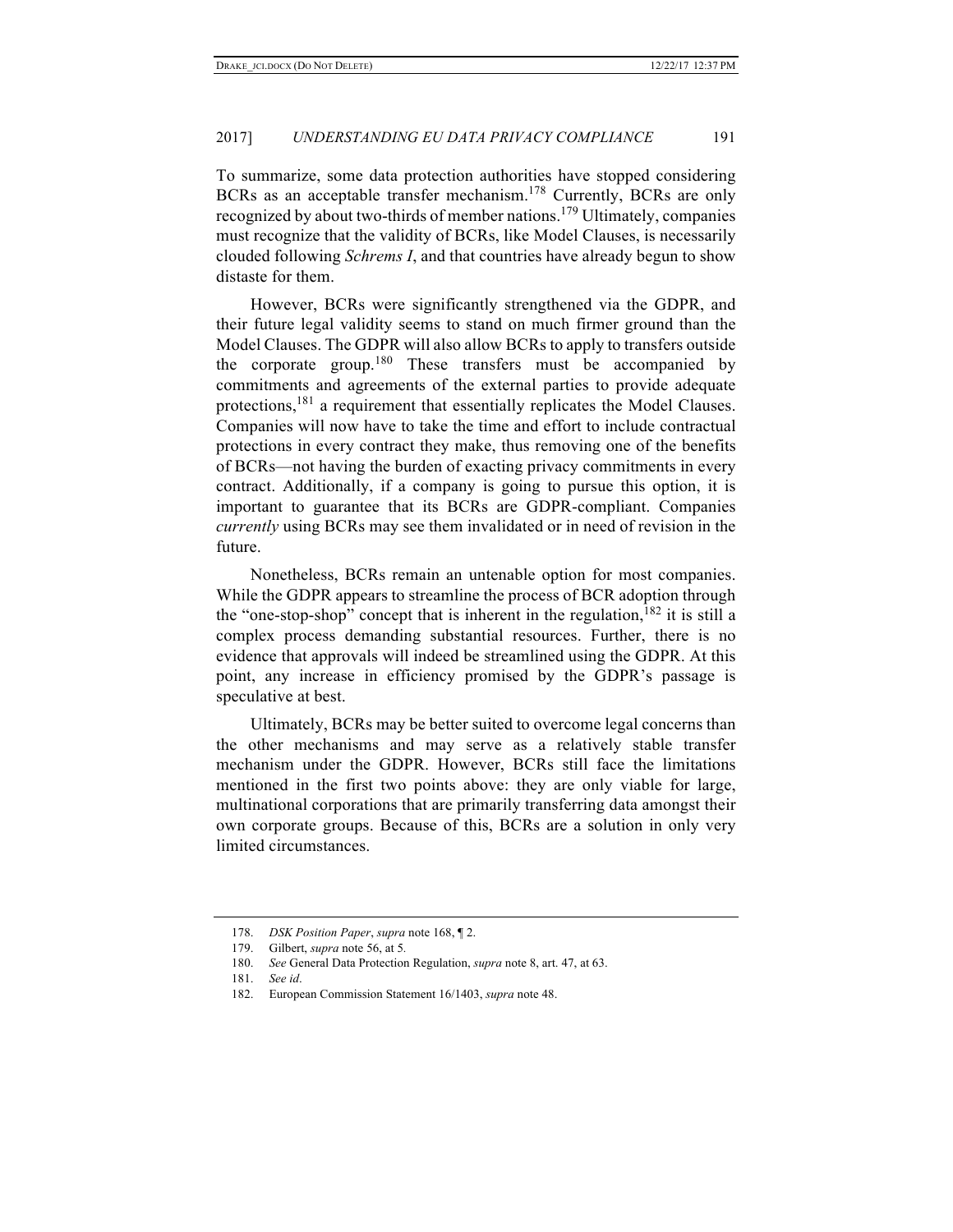#### V. SO, WHAT OPTIONS DO COMPANIES HAVE?

All hope is not lost. Data is still going to flow across the Atlantic. Many of the above mechanisms will continue to be used, and companies will, at least for the time being, be able to get away without updating and adjusting their privacy policies to conform with the upcoming implementation of the GDPR. For instance, a survey from July 2017 found that 89% of U.S. organizations impacted by the GDPR are unprepared for the upcoming changes.<sup>183</sup> Companies that choose not to address this matter risk facing massive expenses if and when their privacy policies become inadequate.

There are a few potential options that companies can begin to adopt in order to best prepare themselves for privacy regulations going forward. However, there simply is no right answer, no magic solution to insulate companies from all risk. The suggestions below have their flaws, but in my estimation, they provide additional security for companies facing an uncertain privacy landscape. Finally, though it almost goes without saying, companies must strongly consider layering their privacy measures. Having multiple levels of transfer mechanisms enables companies to continue operations if one mechanism faces legal troubles, and they can save companies from the substantial costs of having to rapidly institute new compliance measures. It would be foolish for cautious firms not to diversify their privacy measures, just as it would be foolish for cautious investors not to diversify their investments.

That said, I will discuss how obtaining consent and utilizing the GDPR Codes of Conduct and Certification are useful privacy protections to layer on top of other transfer mechanisms.

#### A. CONSENT

As discussed above, a major goal of the GDPR is to increase transparency and give individuals more of a role in how their data is handled.<sup>184</sup> Because of this, consent is discussed at great length in the GDPR.<sup>185</sup> The notion of consent necessarily depends on providing information to the individual whose data will be transferred. Thus, obtaining consent is a valuable tool for acting in accordance with the spirit of the GDPR and thus (potentially) appeasing privacy officials. Consent, however,

<sup>183.</sup> Alex Hickey, *6 Months to GDPR: What's Next*, CIO DIVE (Nov. 28, 2017), https://www.ciodive.com/news/6-months-to-gdpr-whats-next/511761.

<sup>184.</sup> *See* European Commission Statement 16/1403, *supra* note 48.

<sup>185.</sup> *See* General Data Protection Regulation, *supra* note 8, *passim*.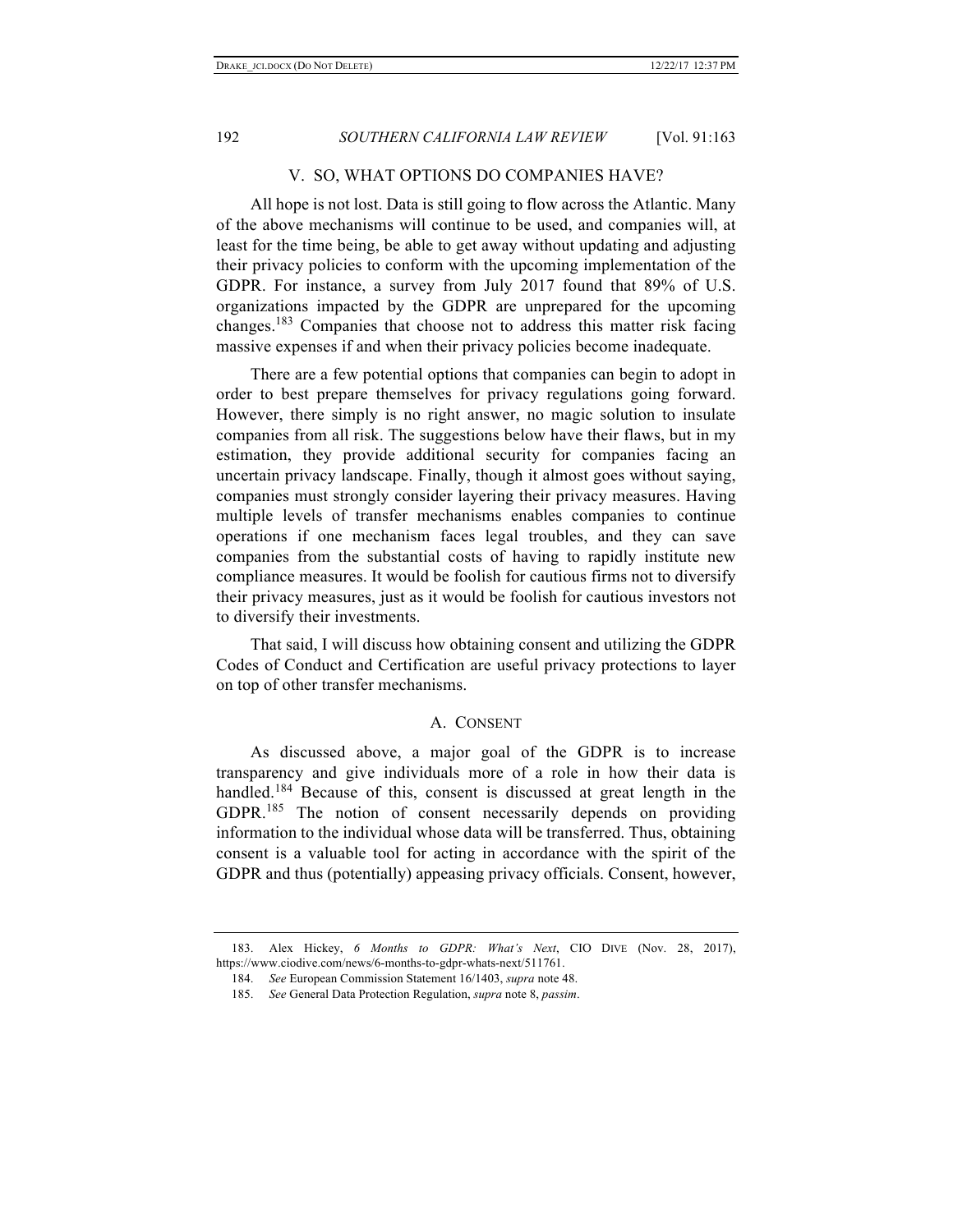is not a perfect solution. Consent must be free and specific.<sup>186</sup> This standard can be difficult to achieve in some situations and may not be in a company's best interest in other situations. For instance, consent to the transfer of human resource data is problematic in an employer-employee relationship in which there is a clear bargaining advantage for the side receiving the data.<sup>187</sup> For example, if a job offer is conditioned on consent to data transfers, the consent that is received is unlikely to be considered "free." Also, the GDPR mandates that individuals need to consent to the specific use of their data.<sup>188</sup> Some companies may be using data in ways that may be dissatisfying to its users or customers, which could cause bad publicity. Consent is also limited by the age of the individual whose data is being processed. The GDPR states that the processing of data of individuals younger than sixteen will require parental permission, and it gives member nations the choice to lower this age to thirteen. <sup>189</sup> Because of this, companies—like Facebook—with younger users face real difficulties in obtaining adequate consent.

Nonetheless, this is a very good starting point for many firms. Companies are already required to process data in a manner consistent with a clear purpose.<sup>190</sup> This purpose should be articulable to the individuals whose data is being processed, and so consent should be at least theoretically possible. Finally, the cost and additional burden associated with obtaining consent may be minimal for companies, depending on their specific situations, and proper attempts to obtain that consent will likely be viewed positively by the data protection authorities, who have clearly placed an emphasis on this transfer mechanism.

### B. PREPARE FOR THE GDPR

During this notably volatile time for data privacy compliance, a company should utilize multiple transfer mechanisms, and beyond this, organizations would be wise to begin preparing to meet the stricter regulations of the GDPR. Updating transfer mechanisms in line with the GDPR is a time-consuming and expensive venture,  $^{191}$  but it is the single best way to minimize risk during this volatile time. To do this, companies will

<sup>186.</sup> *See id.*, arts. 4, 6–8, at 34, 36–38.

<sup>187.</sup> *See* Isaacs, *supra* note 171, at 35.

<sup>188.</sup> General Data Protection Regulation, *supra* note 8, art. 6, at 37.

<sup>189.</sup> Gilbert, *supra* note 56, at 4*.* 

<sup>190.</sup> General Data Protection Regulation, *supra* note 8, at 6–7.

<sup>191.</sup> *See Pulse Survey: GDPR Budgets Top \$10 Million for 40% of Surveyed Companies*, PWC, https://www.pwc.com/us/en/increasing-it-effectiveness/publications/general-data-protection-regulationgdpr-budgets.html (last visited Nov. 29, 2017) (finding that 40% of companies that have completed their

GDPR preparations have spent more than \$10 million).